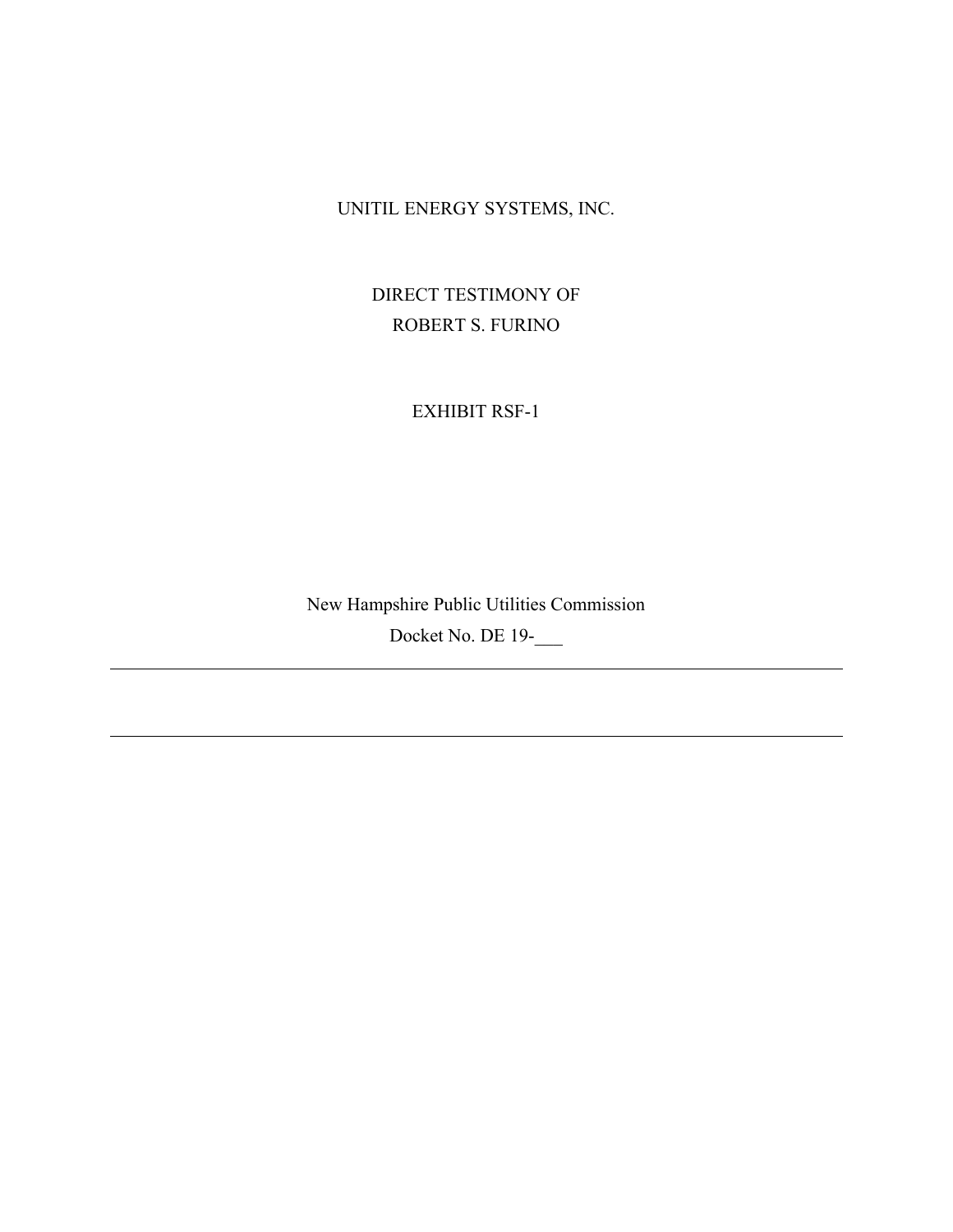# **TABLE OF CONTENTS**

 $\mathbf{1}$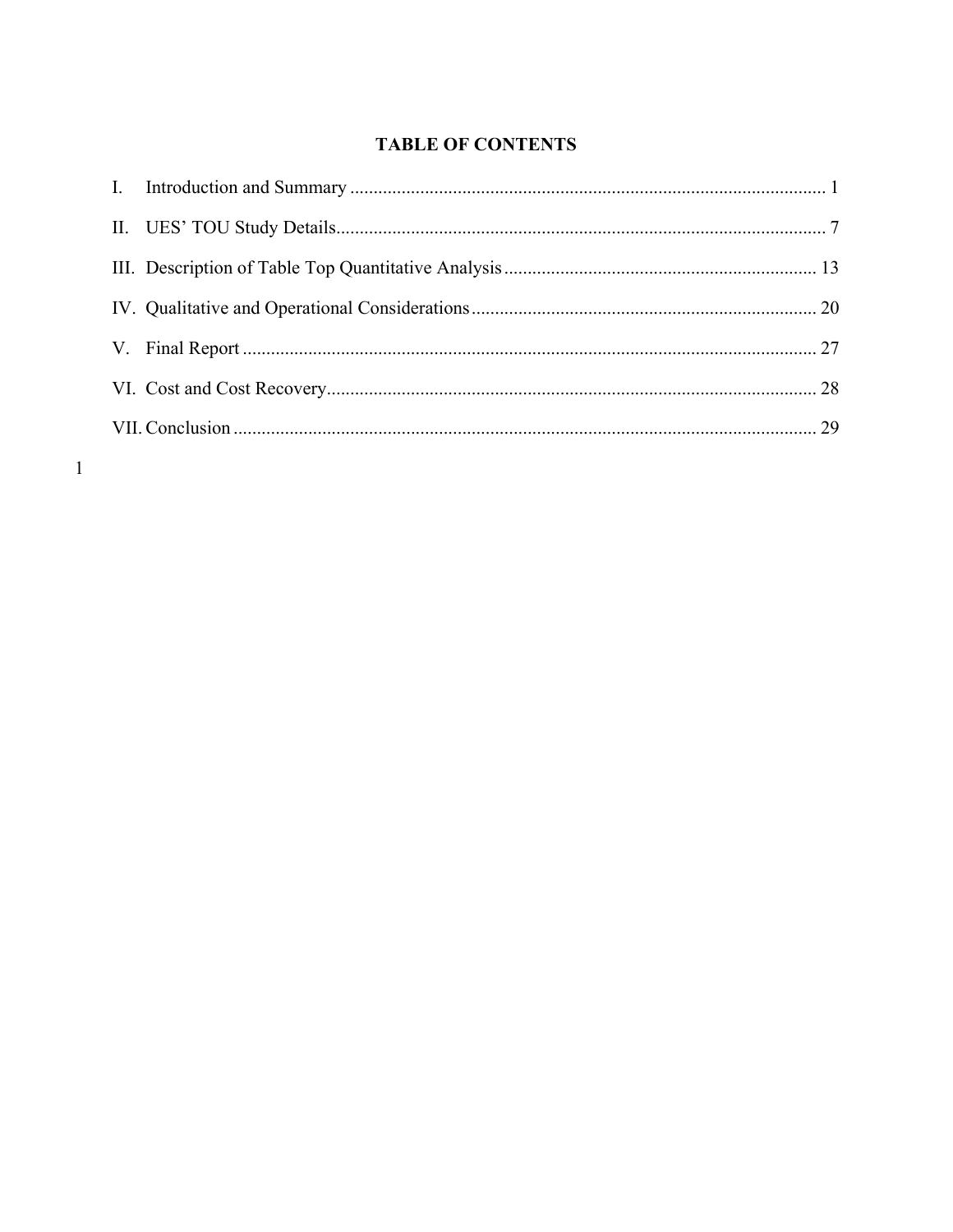Docket No. DE 19-Testimony of Robert S. Furino Exhibit UES-RSF-1 Page 1 of 31

1

#### 2 **I. INTRODUCTION AND SUMMARY**

3 **Q. Please state your name and business address.** 

4 A. My name is Robert S. Furino. My business address is 6 Liberty Lane West, Hampton, 5 New Hampshire.

| What is your position and what are your responsibilities? |
|-----------------------------------------------------------|
|-----------------------------------------------------------|

7 A. I am the Director, Energy Contracts of Unitil Service Corp. ("Unitil Service") which

8 provides centralized utility management services to Unitil Corporation's subsidiary

9 companies. I am also a Vice President of Unitil Corporation's utility operating

10 subsidiaries Fitchburg Gas and Electric Light Company ("FG&E"), Northern Utilities,

11 Inc. ("Northern"), and Unitil Energy Systems, Inc. ("UES" or "the Company"). My

12 responsibilities are primarily in the areas of wholesale supply procurement and

13 management of retail supplier programs.

- 
- 14 **Q. Please describe your educational background and professional experience in the**  15 **energy and utility industries.**  16 A. I received a Bachelor of Arts degree in Economics from the University of Maine in 1991 17 and completed coursework toward a Master of Arts degree also at the University of 18 Maine. I joined Unitil Service in March 1994 as an Associated DSM Analyst in the 19 Regulatory Services Department and have worked in the Regulatory, Product 20 Development, Finance and Energy Contracts departments, while assuming positions of 21 increasing responsibility. I have been in my current position since 2008.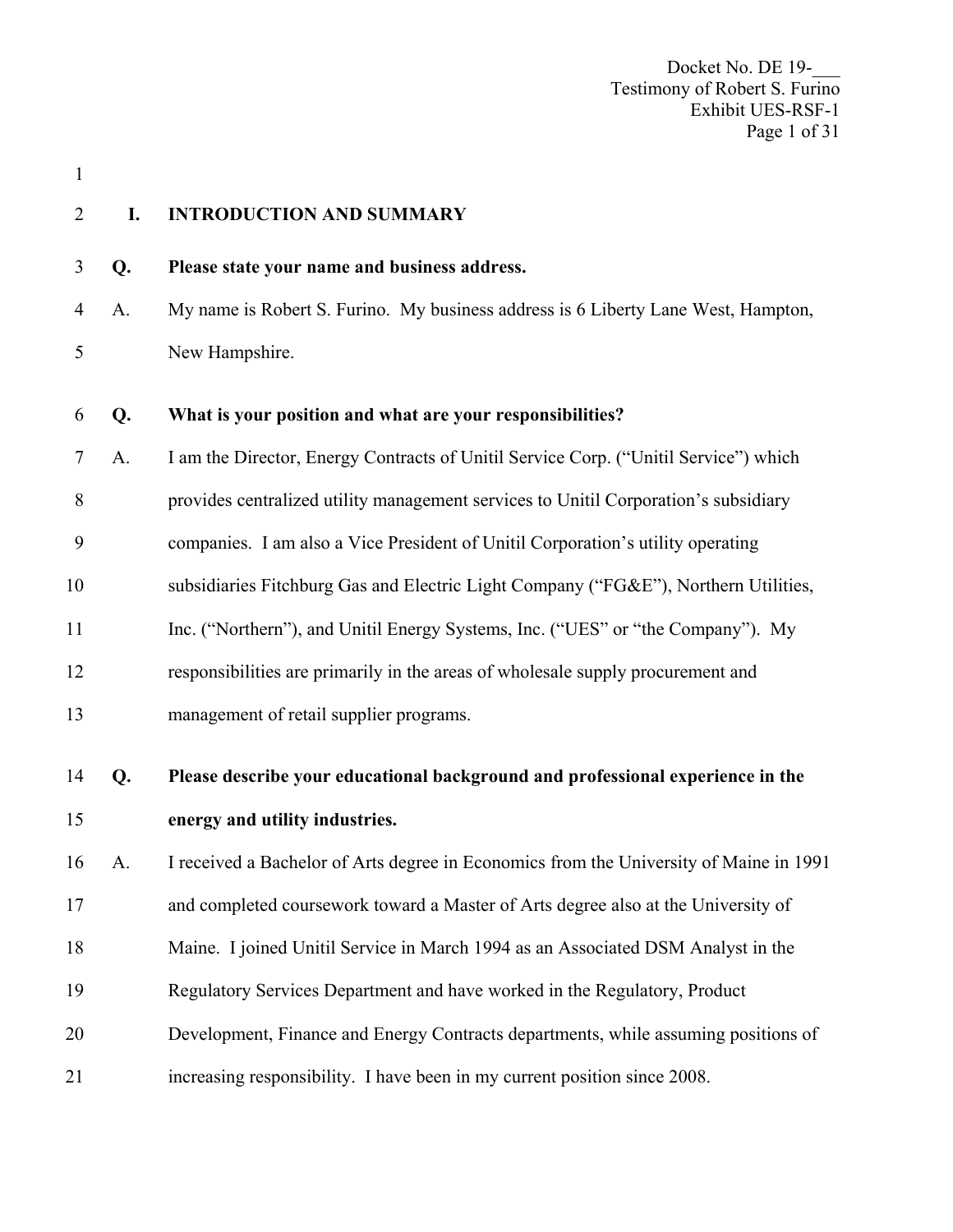Docket No. DE 19-\_\_\_ Testimony of Robert S. Furino Exhibit UES-RSF-1 Page 2 of 31

| $\mathbf{1}$   | Q. | Have you previously testified before the New Hampshire Public Utilities                     |
|----------------|----|---------------------------------------------------------------------------------------------|
| $\overline{2}$ |    | Commission or other regulatory agencies?                                                    |
| 3              | A. | Yes. Dating back to the implementation of UES's electric industry restructuring in 2003     |
| $\overline{4}$ |    | and continuing until 2011, I regularly submitted testimony to obtain New Hampshire          |
| 5              |    | Public Utilities Commission ("NHPUC") approval of electric transition/default service       |
| 6              |    | procurements and resulting rates. I also testified in support of Northern's 2015 Integrated |
| 7              |    | Resource Plan (DG 15-033). In Massachusetts, I provided testimony before the                |
| 8              |    | Department of Public Utilities in support of long-term renewable contracts and natural      |
| 9              |    | gas matters. In Maine, I have testified before the Maine Public Utilities Commission in     |
| 10             |    | support of natural gas contract approval filings, retail choice rules, Integrated Resource  |
| 11             |    | Plans and other gas supply matters.                                                         |
| 12             | Q. | What is the purpose of your testimony?                                                      |
| 13             | A. | The purpose of my testimony is to describe the Company's proposed Time of Use Study         |
| 14             |    | ("TOU Study"), to request Commission approval to proceed with the TOU Study, and to         |
| 15             |    | request Commission approval of the Company's cost recovery proposal for the TOU             |
| 16             |    | Study.                                                                                      |
| 17             |    | The Company developed its proposed TOU Study to be responsive to the Commission's           |
| 18             |    | Order Accepting Settlement Provisions, Resolving Settlement Issues, and Adopting a          |
|                |    |                                                                                             |
| 19             |    | New Alternative Net Metering Tariff, Order No. 26,029, DE 16-576, dated June 23,            |
|                |    |                                                                                             |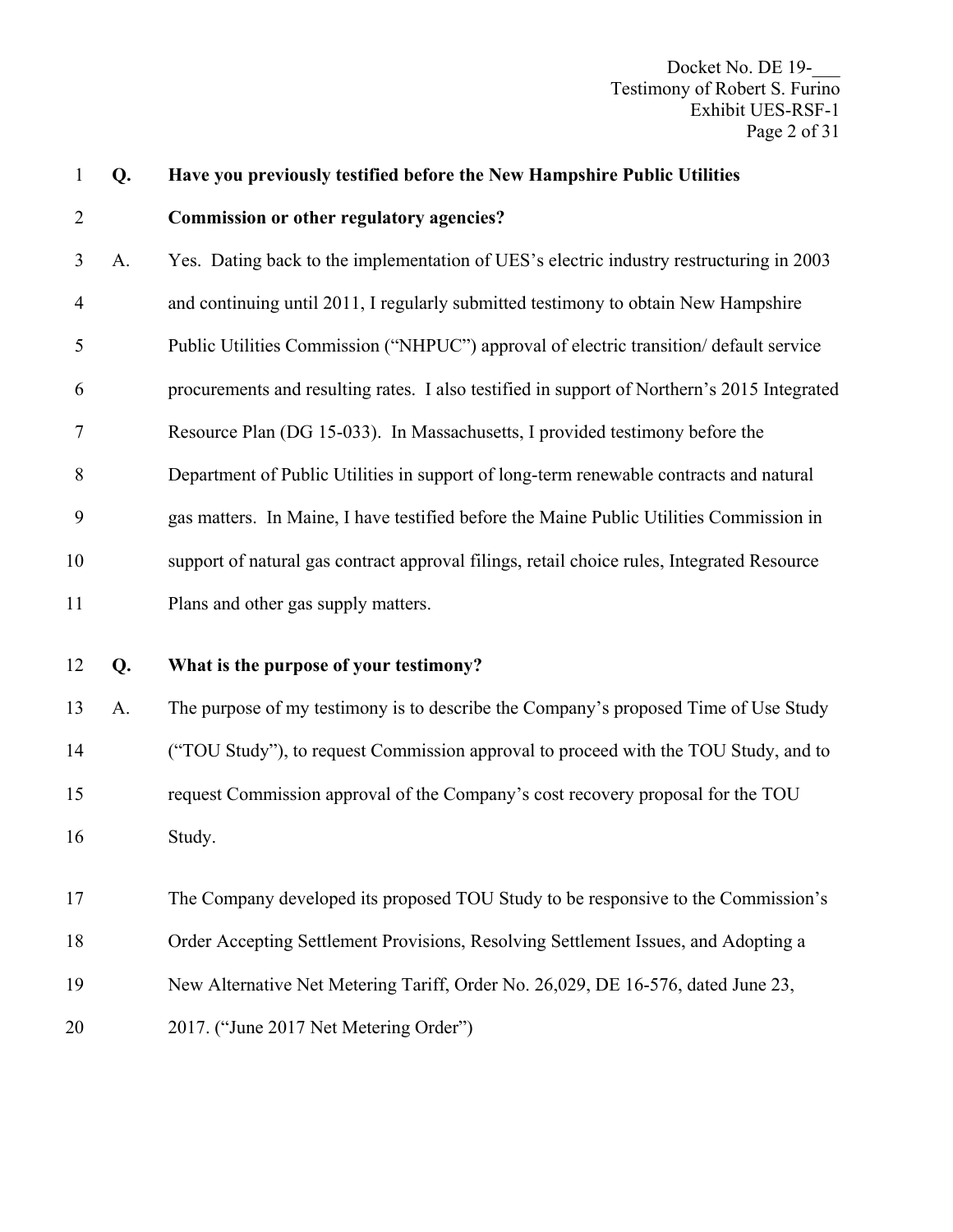3 A. In its June 2017 Net Metering Order, the Commission found that "a well-designed TOU 4 pilot program should generate detailed data regarding customer behavior and utility cost 5 and rate impacts related to time-varying rates, and that data can inform future net 6 metering and general rate designs, including a potential transition to TOU rate 2 alternatives for all customer rate classes."<sup>1</sup> Accordingly, the Commission directed UES 8 to "develop and propose a TOU pilot program, open to both residential and small 9 commercial customers and to both distributed generation ("DG") and non-DG customers, 10 with a statistically significant number of participants in each category to ensure the data 11 and results generated by the program are statistically valid."<sup>2</sup> The Commission stated 12 that "it is not necessary that the TOU pilot program designs all be identical, nor that they 13 cover only a single on-peak and off-peak differential;" but that it is necessary that "the 14 program designs reflect appropriate customer class load profiles and actual system 15 conditions."<sup>3</sup>

### 16 **Q. What was the Company's approach in developing this proposal?**

17 A. In developing this TOU Study proposal, the Company focused on several key objectives.

18 The Company pursued an approach that: (a) best allows UES and stakeholders to assess

 $^{2}$ Id.

 $\overline{a}$ 

 ${}^{3}$ Id.

<sup>&</sup>lt;sup>1</sup> NH PUC Order No. 26,029, DE 16-576 (June 23, 2017), p. 62.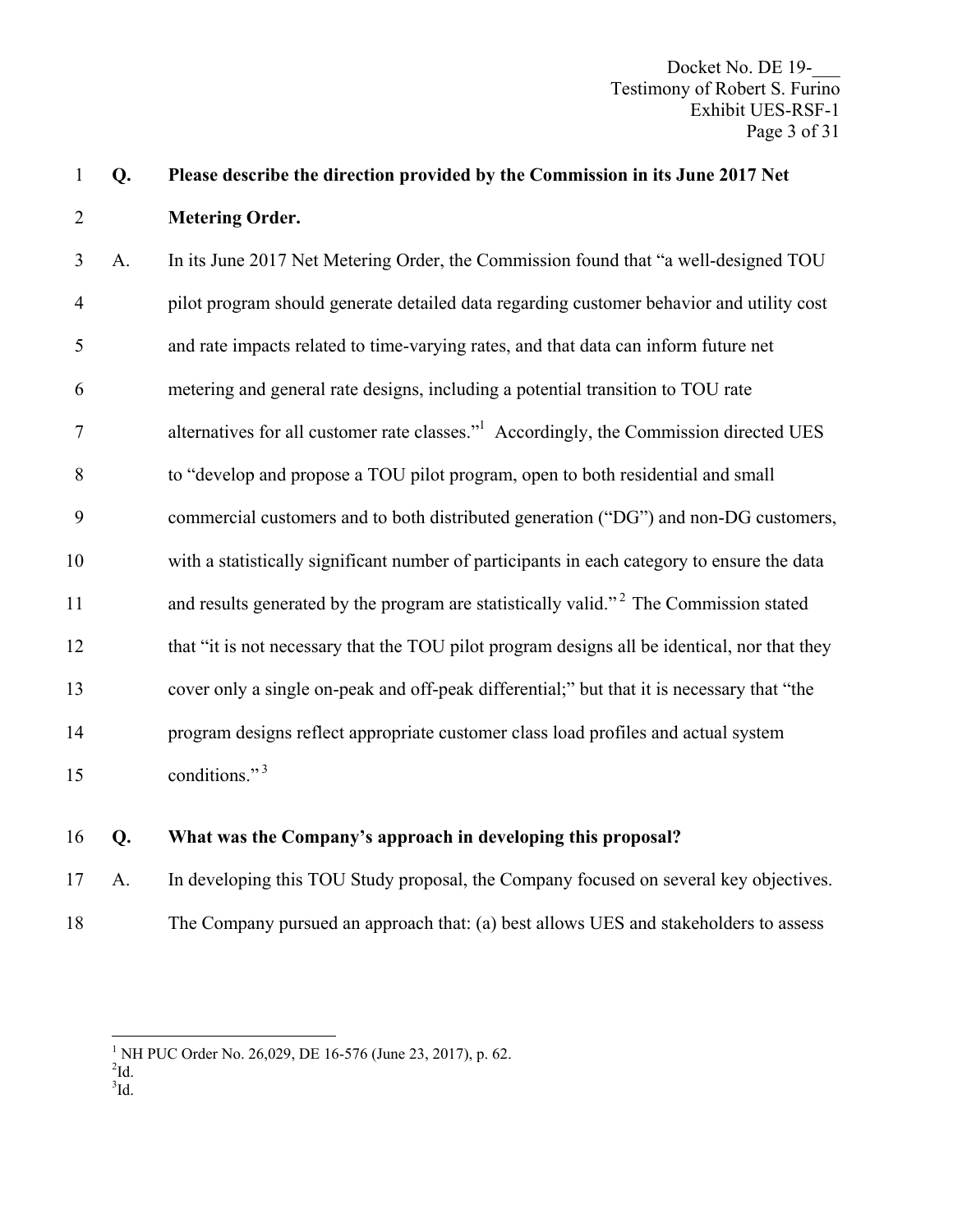| $\mathbf{1}$   |    | (and implement, if appropriate) TOU rates <sup>4</sup> ; (b) fills in key gaps regarding data and |
|----------------|----|---------------------------------------------------------------------------------------------------|
| $\overline{2}$ |    | analysis needed to develop and assess TOU and the future structure of net metering; (c)           |
| 3              |    | builds on and leverages UES's deployment of advanced metering systems and data                    |
| $\overline{4}$ |    | sharing efforts; (d) offers some form of TOU pricing to all customers; (e) represents a           |
| 5              |    | targeted and cost-effective use of investment dollars; and (f) integrates stakeholder input       |
| 6              |    | and facilitates learning for all parties. <sup>5</sup> The TOU Study will also $(g)$ assess the   |
| $\tau$         |    | Company's technical ability to efficiently implement metering and billing of the selected         |
| 8              |    | TOU rate design(s), and to provide Competitive Electric Power Suppliers the opportunity           |
| 9              |    | to offer power supply to customers under TOU rates. Critically, the TOU Study will also           |
| 10             |    | (h) explore ways to explain and promote TOU rates, while assessing customer acceptance            |
| 11             |    | of TOU rates and interest among vendors in providing products and services that will              |
| 12             |    | help customers take advantage of TOU rates.                                                       |
| 13             |    | Throughout my testimony I demonstrate how the TOU Study meets these objectives.                   |
| 14             |    | First, however, I will discuss two key points that are foundational to these objectives.          |
| 15             | Q. | Please explain the Company's TOU Study objectives.                                                |
| 16             | A. | First, in considering program design, UES focused on avoiding merely replicating prior            |
| 17             |    | industry TOU studies. To date, electric utilities have conducted many pilots evaluating           |
| 18             |    | alternative electric rate structures, including TOU rates: a report prepared by The Brattle       |
|                |    |                                                                                                   |

<sup>19</sup> Group documented 337 experimental and non-experimental pricing treatments from over

<sup>&</sup>lt;sup>4</sup> This assessment would include an evaluation of the effectiveness of cost-based TOU rate structures in helping to mitigate regionally-allocated wholesale market and transmission costs to UES customers.<br><sup>5</sup> See, Unitil Energy Systems, Inc., "Time of Use Pilot" Presentation, July 19, 2018.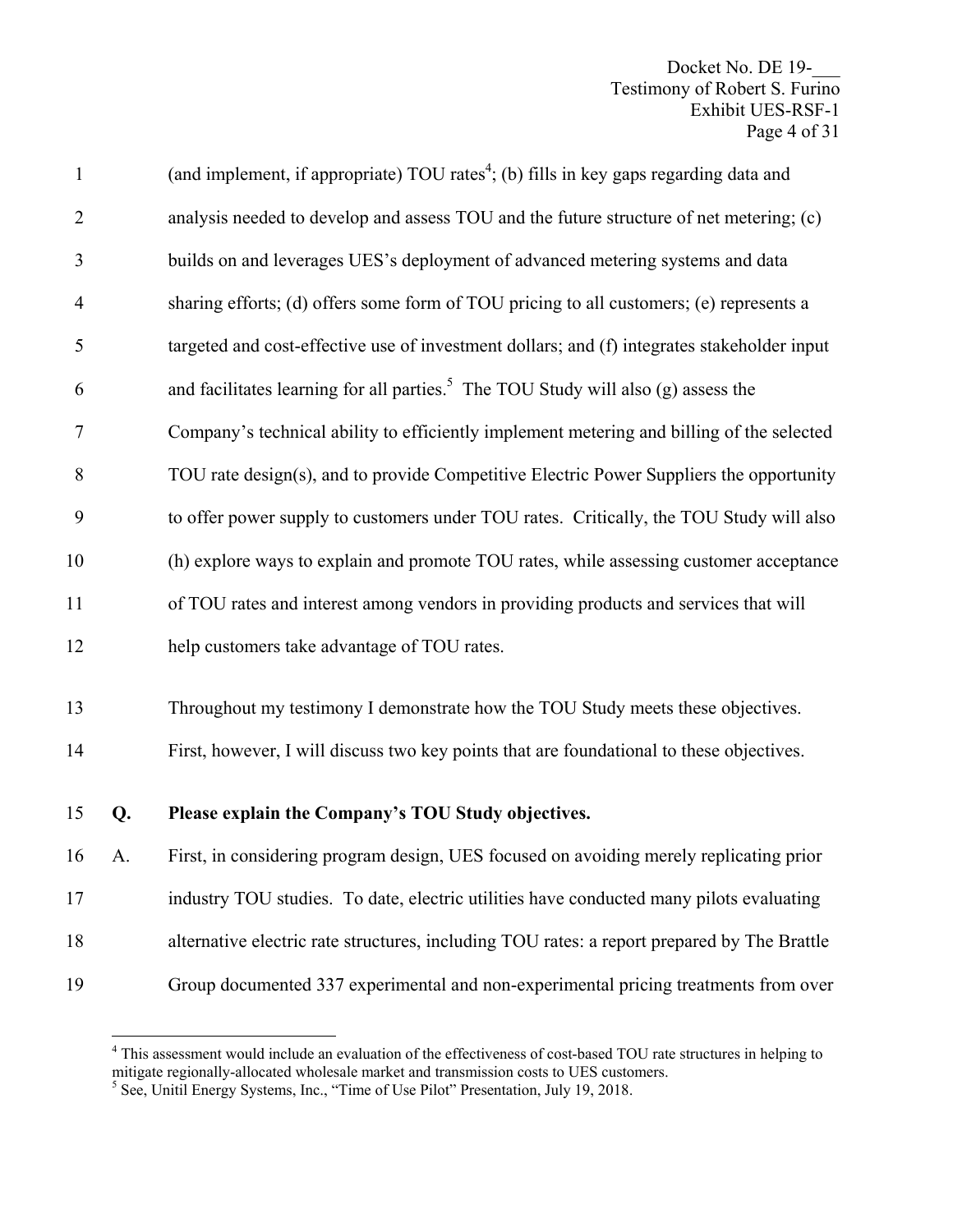| $\mathbf{1}$   | 60 pilots. <sup>6</sup> As part of UES's affiliate FG&E's Massachusetts Grid Modernization Plan, |
|----------------|--------------------------------------------------------------------------------------------------|
| $\overline{2}$ | FG&E prepared and filed a report entitled "Time-Varying Rates: Industry Experience,"             |
| 3              | which provided a summary of results from several studies and deployments. <sup>7</sup>           |
| $\overline{4}$ | Moreover, UES previously conducted a TOU pilot from June to August of 2011 that                  |
| 5              | included both UES's and FG&E's service territories in New Hampshire and                          |
| 6              | Massachusetts, from which the Company collected significant data and prepared impact             |
| $\tau$         | analyses for TOU rate designs and enabling technologies, as documented in evaluation             |
| 8              | reports on residential and commercial customers. <sup>8</sup>                                    |
| 9              | The primary focus now was to design this TOU Study proposal in a manner that would               |
| 10             | advance the TOU rate-related goals of the Company, Commission, and stakeholders at a             |
| 11             | reasonable cost. The proposed study detailed below will enable assessment of broad-              |
| 12             | based deployment of TOU rates for residential and small commercial and industrial                |
| 13             | customers without incurring the expense and analytical limitations of marketing a pilot          |
| 14             | program and implementing actual billing under various TOU regimes.                               |

 6 "Arcturus 2.0: A meta-analysis of time-varying rates for electricity," Ahmad Faruqui, Sanem Sergici, Cody Warner, The Brattle Group, The Electricity Journal Volume 30, Issue 10, December 2017, Pages 64-72.

<sup>&</sup>lt;sup>7</sup> Docket DPU 15-121, Appendix G, "Time-Varying Rates: Industry Experience" Concentric Energy Advisors., (May 2015)

 $8$  See, Docket DE 09-137, Evaluation Reports of the Residential and Commercial Time-of-Use Pilot Programs. February 27, 2012. Also filed in Massachusetts, DPU 09-31, "Smart Grid Pilot Program Evaluation Report" January 30, 2012.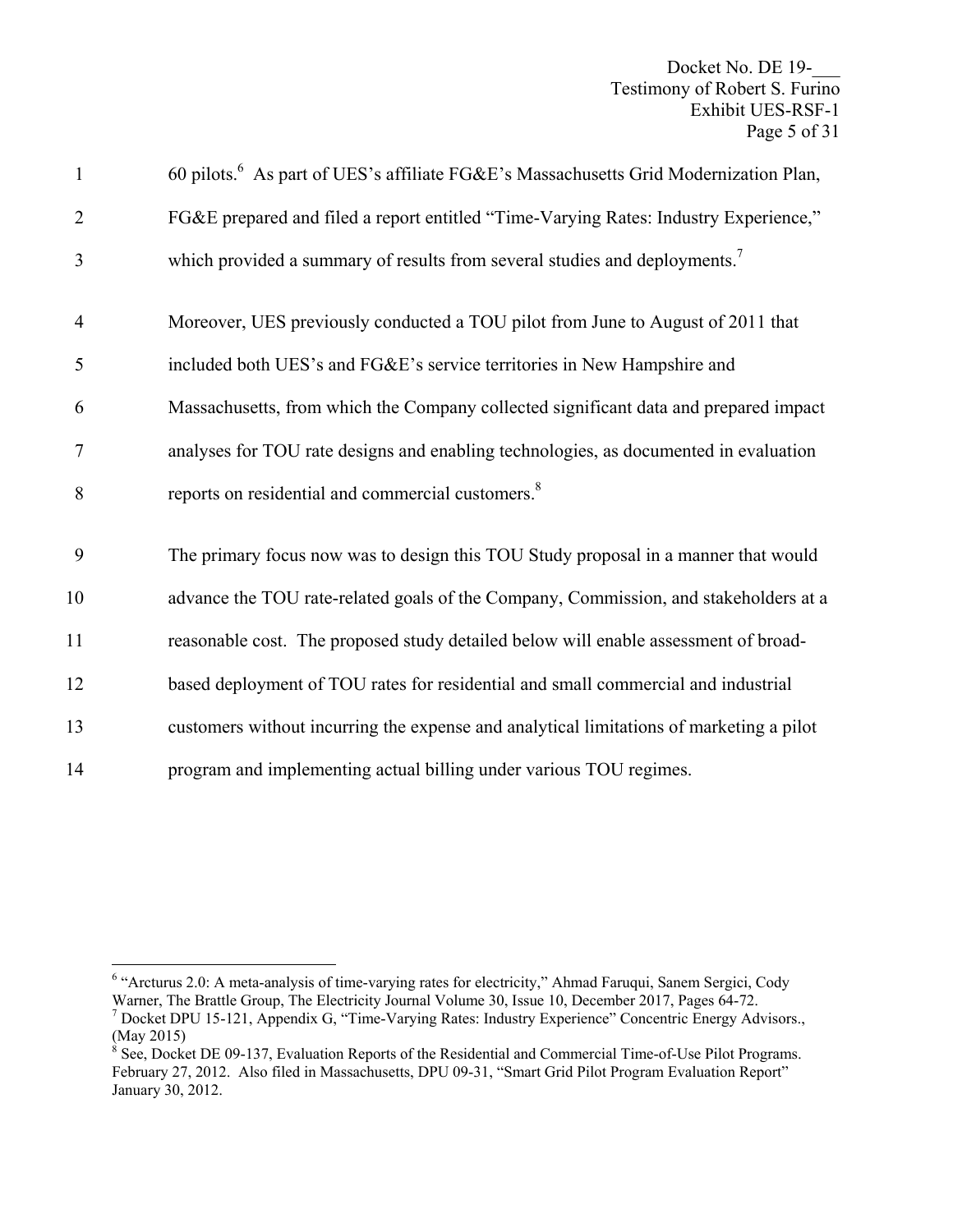| $\mathbf{1}$   |    | Second, the Company is seeking a collaborative process that will engage and educate       |
|----------------|----|-------------------------------------------------------------------------------------------|
| $\overline{2}$ |    | stakeholders and provide information and an opportunity for parties to address the        |
| 3              |    | important issues related to this proposal. <sup>9</sup>                                   |
| 4              | Q. | Please provide a summary of UES' proposed TOU Study.                                      |
| 5              | A. | The TOU Study will involve two primary components: a table top quantitative analysis of   |
| 6              |    | TOU rate structures ("Table Top Quantitative Analysis") and an assessment of key TOU      |
| 7              |    | rate-related questions and topics ("Assessment of Key Topics and Questions") that is      |
| 8              |    | primarily qualitative. The TOU Study will involve significant stakeholder participation,  |
| 9              |    | including quarterly updates and meetings, and will culminate in a final report ("Final    |
| 10             |    | Report") that summarizes the results of analysis, highlights key conclusions and          |
| 11             |    | recommendations, and proposes next steps regarding a TOU rollout, if appropriate.         |
| 12             | Q. | Will the TOU Study apply the same rate design options to customer usage and net           |
| 13             |    | customer distributed generation?                                                          |
| 14             | A. | Yes. The TOU Study will apply the same rate design for customer usage (consumption        |
| 15             |    | of power supply) and net customer distributed generation (delivery of excess production   |
| 16             |    | of power supply from the customer to the distribution system). Thus, the term "TOU        |
| 17             |    | rates" incorporates time of generation and applies equally whether a customer is buying   |
| 18             |    | power or selling power. Under this proposal, UES does not plan to separately meter        |
| 19             |    | customer-owned generation so as to separately price the customer's offset usage and their |
|                |    |                                                                                           |

<sup>&</sup>lt;sup>9</sup> The Commission's directives regarding the TOU pilot program were based in large part on proposals by stakeholders. NH PUC Order No. 26,029, DE 16-576 (June 23, 2017), p. 62.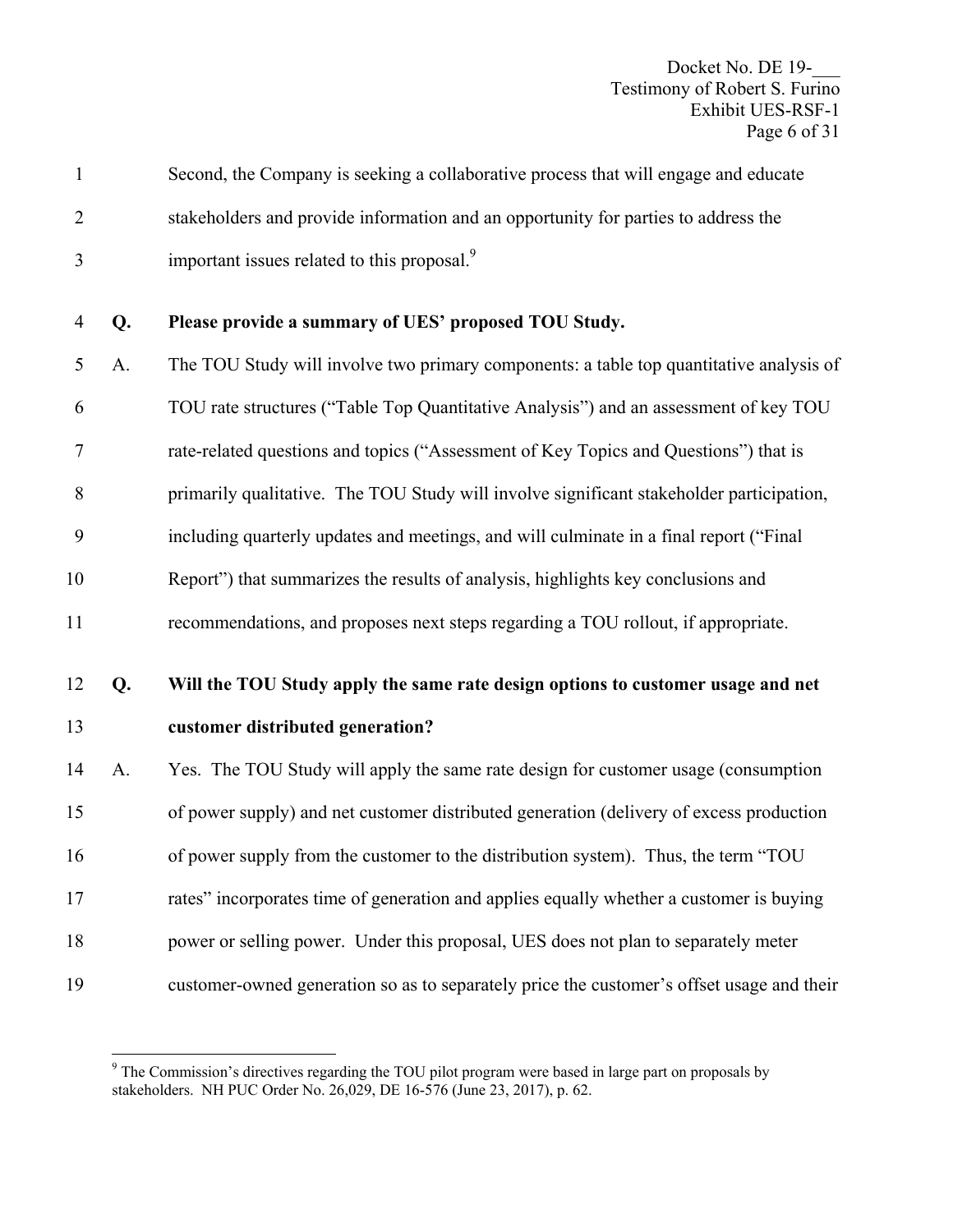Docket No. DE 19-Testimony of Robert S. Furino Exhibit UES-RSF-1 Page 7 of 31

- 1 owned generation that offsets that usage. As such, UES's proposal focuses on reads at
- 2 the customer's meter, both in terms of pricing and data management.

# 3 **II. UES' TOU STUDY DETAILS**

- 4 **Q. Please describe the Table Top Quantitative Analysis.**
- 5 A. Figure 1, below summarizes the process UES proposes for the Table Top Quantitative
- 6 Analysis.
- 

# 7 Figure 1: Summary of Table Top Quantitative Analysis Process



- 8 9
- 10 Cost Data: UES will collect data on costs and customer usage; the cost data will be
- 11 functionalized, i.e., separated by service components (energy, capacity, transmission, and
- $12$  distribution).<sup>10</sup> Cost data related to energy, capacity, and regional network transmission

 $10\,$ Distribution costs will be further functionalized into categories (customer, capacity and supply).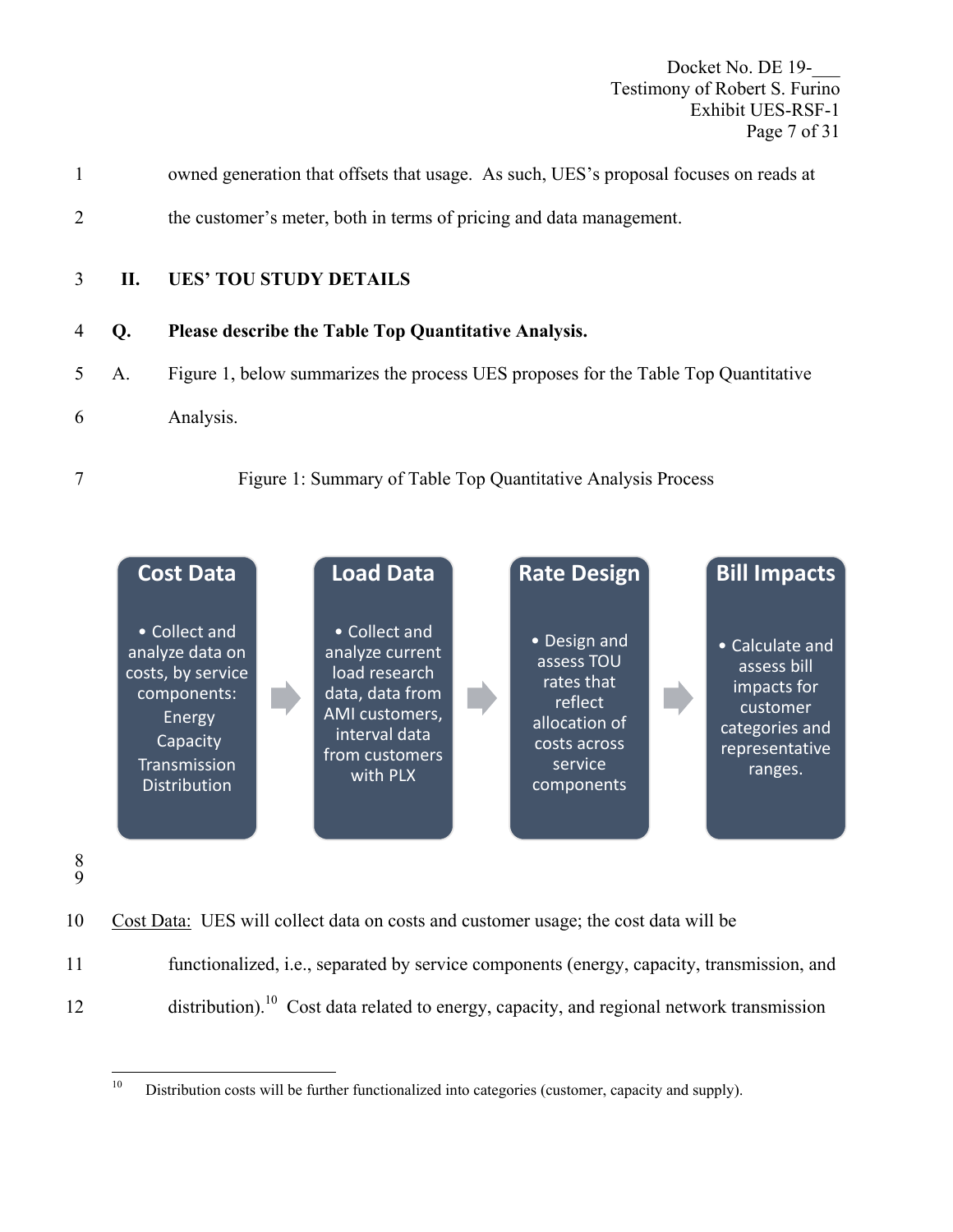| $\mathbf{1}$   | will reflect information from ISO New England ("ISO-NE"), local transmission service        |
|----------------|---------------------------------------------------------------------------------------------|
| $\overline{2}$ | charges will reflect data from Eversource, and distribution information will be obtained    |
| 3              | from UES records and studies.                                                               |
|                |                                                                                             |
| $\overline{4}$ | Load Data: To inform the cost allocation and rate design decisions, UES will use samples of |
| 5              | metered customer data obtained from existing meters and systems. UES' existing              |
| 6              | metering includes advanced metering infrastructure ("AMI") meters capable of recording      |
| 7              | multiple TOU blocks daily, as well as some metering capable of recording interval data.     |
| $8\,$          | Rate Designs: The Company will: (a) select the rate designs to study; (b) select customer   |
| 9              | samples and compile billing determinants from load research and other interval capable      |
| 10             | meters as well as from AMI meters; and (c) design the rates. Candidate rate designs will    |
| 11             | be assessed in terms of how well they reflect the actual underlying costs of all service    |
| 12             | components taken together, how easily they can be explained to customers and how            |
| 13             | meaningful they are likely to be in terms of driving customer and vendor decisions.         |
| 14             | Bill Impacts: As the final step in the Table Top quantitative analysis, the Company will    |
| 15             | calculate bill impacts for various types of customers, such as: low-income customers;       |
| 16             | customers in various ranges of annual usage; customers in various ranges of maximum         |
| 17             | demand or load factor; and customers with and without distributed generation. <sup>11</sup> |
| 18             | Throughout this process, we will work with the stakeholder group to consider and            |
| 19             | execute appropriate modifications and enhancements to the TOU Study.                        |

 $11\,$ 11 For the TOU Study, the Company will limit the analysis of customers with distributed generation to rooftop solar panels.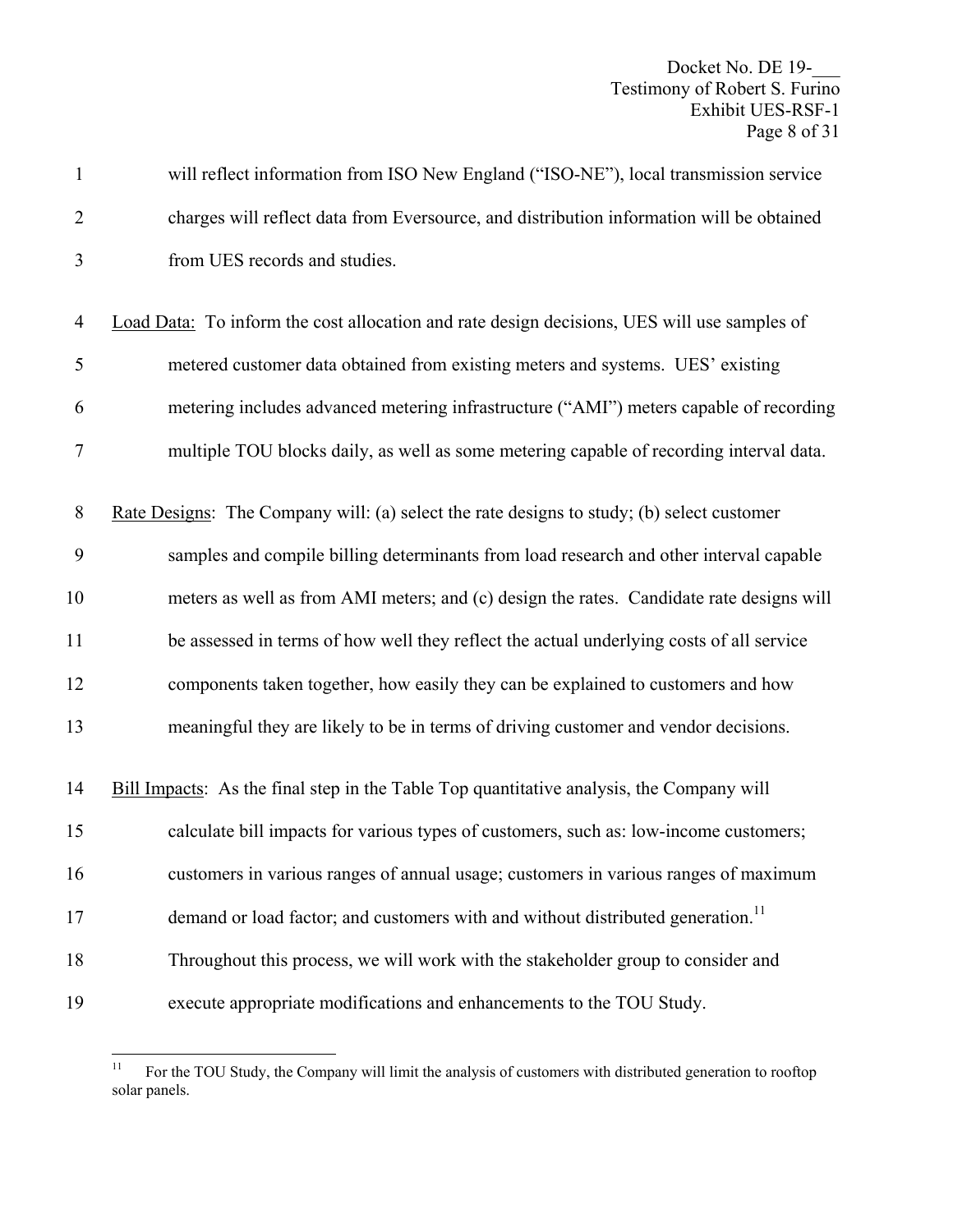| $\mathbf{1}$   |    | In their comments on the Company's July 19, 2018 presentation, the Office of the                              |
|----------------|----|---------------------------------------------------------------------------------------------------------------|
| $\overline{2}$ |    | Consumer Advocate encouraged the Company to review guidance provided by the Staff                             |
| 3              |    | of the New York Department of Public Service in the rate reform sub-docket of the                             |
| $\overline{4}$ |    | Reforming the Energy Vision ("REV") proceeding. <sup>12</sup> The Company's process has been                  |
| 5              |    | informed by that Mass Market Rate Reform and Bill Impact Analysis process, which                              |
| 6              |    | included the New York Value of Distributed Energy Resources ("VDER") Rate Design                              |
| $\tau$         |    | Working Group.                                                                                                |
| $8\,$<br>9     |    | I provide additional detail on each of the Table Top Quantitative Analysis elements in<br>Section III, below. |
|                |    |                                                                                                               |
| 10             | Q. | How will the results of the Table Top Quantitative Analysis support conclusions,                              |
| 11             |    | guidance, and recommendations for development and possible implementation of                                  |
| 12             |    | cost-based TOU rates?                                                                                         |
| 13             | A. | The Table Top Quantitative Analysis will model selected TOU rate alternatives which                           |
| 14             |    | will allow the Company to vary assumptions to test bill impact, develop qualitative                           |
| 15             |    | conclusions, guidance, and recommendations in the Assessment of Key Topics and                                |
| 16             |    | Questions. In terms of process, as the Company is collecting the data and conducting the                      |
| 17             |    | Table Top Quantitative Analysis, we will also be collecting, assessing, and documenting                       |
| 18             |    | information on several key topics and questions to inform the Company, stakeholders,                          |
| 19             |    | and Staff throughout the process. This will be documented in the Final Report, as                             |

 $12$ 12 Docket No. DE 16-576, Office of the Consumer Advocate, "Comments in Response to Initial TOU Proposals" August 10, 2018 ("OCA Comments"), p. 10.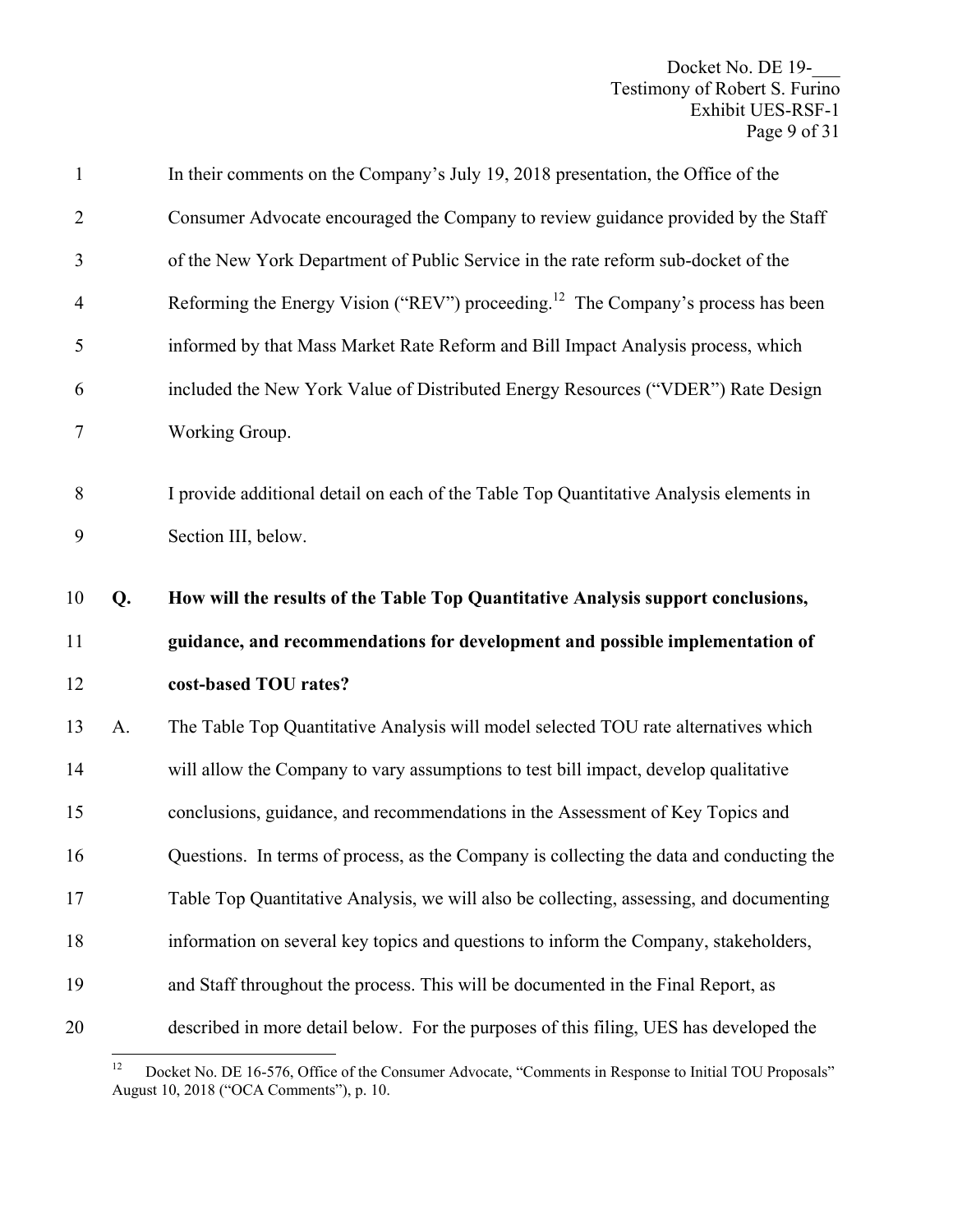| $\mathbf{1}$                  |    | following initial list of questions and topics. <sup>13</sup> UES will, however, seek the input of the                                                                                                                                                                                                                                                        |
|-------------------------------|----|---------------------------------------------------------------------------------------------------------------------------------------------------------------------------------------------------------------------------------------------------------------------------------------------------------------------------------------------------------------|
| $\overline{2}$                |    | Staff and other stakeholder regarding additions or modifications.                                                                                                                                                                                                                                                                                             |
| 3                             |    | Initial List of Key Topics and Questions for Qualitative Assessment                                                                                                                                                                                                                                                                                           |
| $\overline{4}$<br>5<br>6<br>7 |    | 1. How do the Table Top Quantitative Analysis results inform the need for customer<br>engagement, education, and outreach? What are industry best practices in this regard<br>that may be appropriate for a roll-out of TOU rates? What are reasonable estimates of<br>customer acceptance rates to opt-in or opt-out policy?                                 |
| 8<br>9<br>10                  |    | 2. How are ISO-NE costs for energy, capacity, and regional network transmission<br>service assessed to UES customers? How do the costs of Eversource's local network<br>service compare to ISO-NE's assessment of the costs of regional network service?                                                                                                      |
| 11<br>12<br>13<br>14          |    | 3. Given the structure of regional system costs for energy, generation capacity and<br>transmission service, how can retail prices be designed to send meaningful cost-based<br>price signals that will enable customers to make well-informed decisions on usage<br>behaviors and investments in distributed energy resources or applications? <sup>14</sup> |
| 15<br>16                      |    | 4. What effect would cost-based TOU rate structures have on efforts to mitigate<br>regionally allocated wholesale market and transmission costs to UES customers?                                                                                                                                                                                             |
| 17<br>18<br>19                | 5. | Can TOU distribution rate structures provide appropriate price signals to customers<br>concerning usage of and investment in distributed energy resources or energy<br>applications that will improve the utilization of the Company's distribution system?                                                                                                   |
| 20<br>21                      | 6. | How would different categories of customers be impacted by TOU rate structures?<br>What is the range of impacts for these customer groups?                                                                                                                                                                                                                    |
| 22<br>23<br>24<br>25          |    | 7. What changes would be needed to UES' data and communications systems, supplier<br>service agreements and tariffs to allow Competitive Electric Power Suppliers (CEPS)<br>to provide power supply to UES customers under TOU rates? Are CEPSs interested<br>in providing TOU rates to customers?                                                            |

1

<sup>&</sup>lt;sup>13</sup> The Company does not anticipate that this study will be able to provide final definitive answers to each and every one of these lines of inquiry. It does intend, however, to use these questions as guides for the conduct of the study and the framework for reaching conclusions and recommended next steps.

<sup>&</sup>lt;sup>14</sup> The term "applications" is used to refer to behaviors, actions, or investments that may not be universally viewed as "resources" but may nonetheless be impacted by and inform decisions regarding TOU rates. For example, "applications" could include demand response, peak load management, energy conservation, energy storage, heat pumps, and electric vehicles.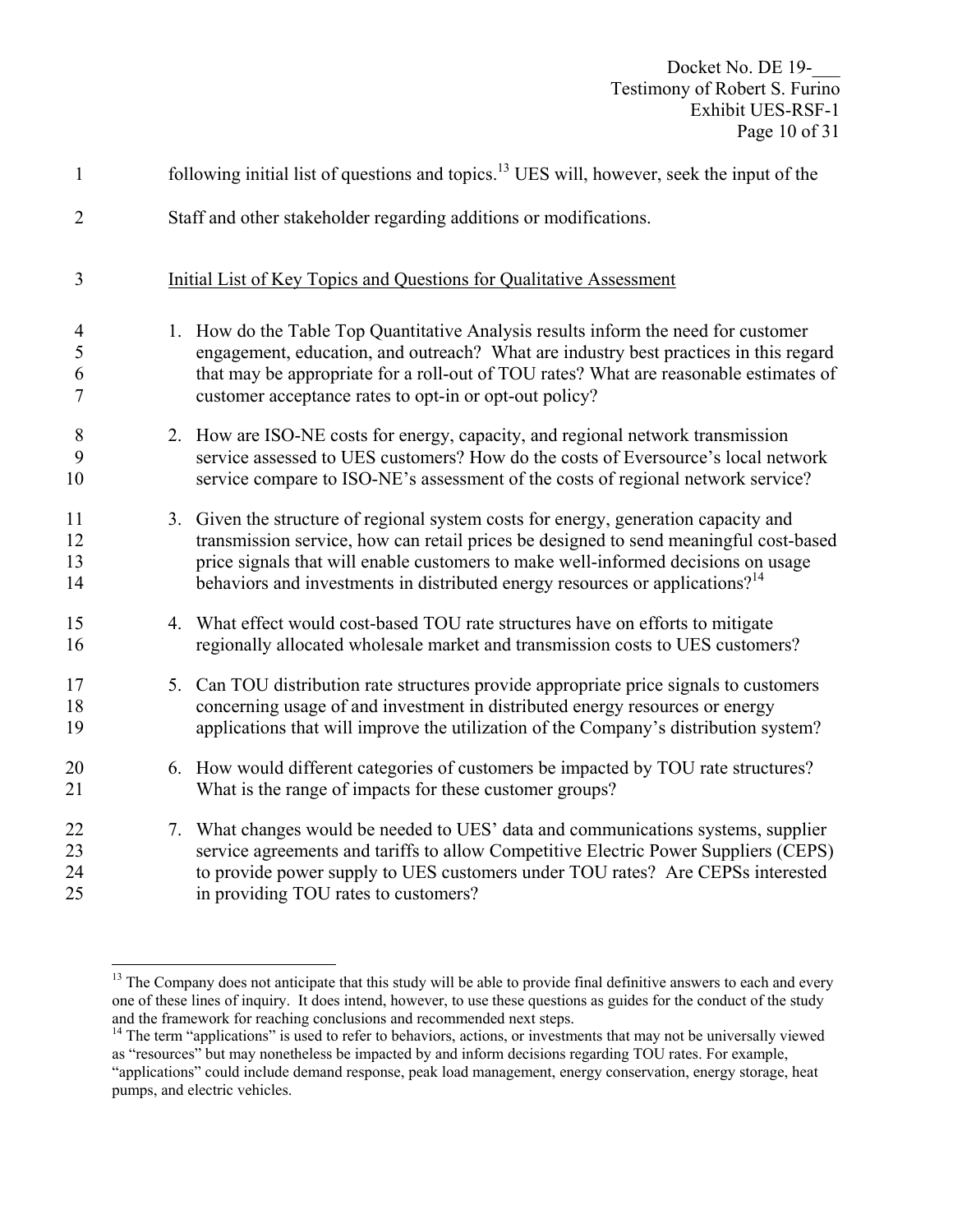| $\mathbf{1}$<br>$\overline{2}$<br>$\mathfrak{Z}$<br>$\overline{4}$<br>5 |    | 8. To what extent will UES' current metering, communications, billing, wholesale load<br>allocation and other infrastructure support TOU rate structures? What modifications<br>or additional investment would be needed? What are the estimated costs of these<br>modifications or investments, and how might these costs affect the future rollout of<br>TOU rates? |
|-------------------------------------------------------------------------|----|-----------------------------------------------------------------------------------------------------------------------------------------------------------------------------------------------------------------------------------------------------------------------------------------------------------------------------------------------------------------------|
| 6<br>7                                                                  |    | 9. What impact might the Table Top Quantitative Analysis have on policy decisions<br>regarding net metering in New Hampshire going forward, if any?                                                                                                                                                                                                                   |
| 8                                                                       | Q. | Please describe the proposed role of stakeholders in the TOU Study.                                                                                                                                                                                                                                                                                                   |
| 9                                                                       | A. | A foundational element of the proposed study is to work with Staff and other                                                                                                                                                                                                                                                                                          |
| 10                                                                      |    | stakeholders. As a primary means to achieve this, the Company proposes to hold                                                                                                                                                                                                                                                                                        |
| 11                                                                      |    | quarterly stakeholder sessions, at which the Company will provide any updates and seek                                                                                                                                                                                                                                                                                |
| 12                                                                      |    | stakeholder input on relevant topics.                                                                                                                                                                                                                                                                                                                                 |
| 13                                                                      |    | Consistent with this approach, the Company has not proposed finalized recommendations                                                                                                                                                                                                                                                                                 |
| 14                                                                      |    | or details on several elements of the TOU Study. The Company submits that it is                                                                                                                                                                                                                                                                                       |
| 15                                                                      |    | providing sufficient detail to give the Commission, Staff, and stakeholders an ample basis                                                                                                                                                                                                                                                                            |
| 16                                                                      |    | to assess the proposal, and for the Commission to approve it. The Company will develop                                                                                                                                                                                                                                                                                |
| 17                                                                      |    | the study details working collaboratively with Commission Staff and stakeholders.                                                                                                                                                                                                                                                                                     |
| 18                                                                      | Q. | Please describe prior stakeholder feedback on the TOU Study proposal.                                                                                                                                                                                                                                                                                                 |
| 19                                                                      | A. | Following the Company's presentation at the technical conference on July 19, 2018, Staff                                                                                                                                                                                                                                                                              |
| 20                                                                      |    | and stakeholders provided oral input, and stakeholders were invited to provide additional                                                                                                                                                                                                                                                                             |
| 21                                                                      |    | written comments. The Company appreciates the thoughtful input from stakeholders,                                                                                                                                                                                                                                                                                     |
| 22                                                                      |    | including in the written comments which were filed on August 9-10, 2018, which have                                                                                                                                                                                                                                                                                   |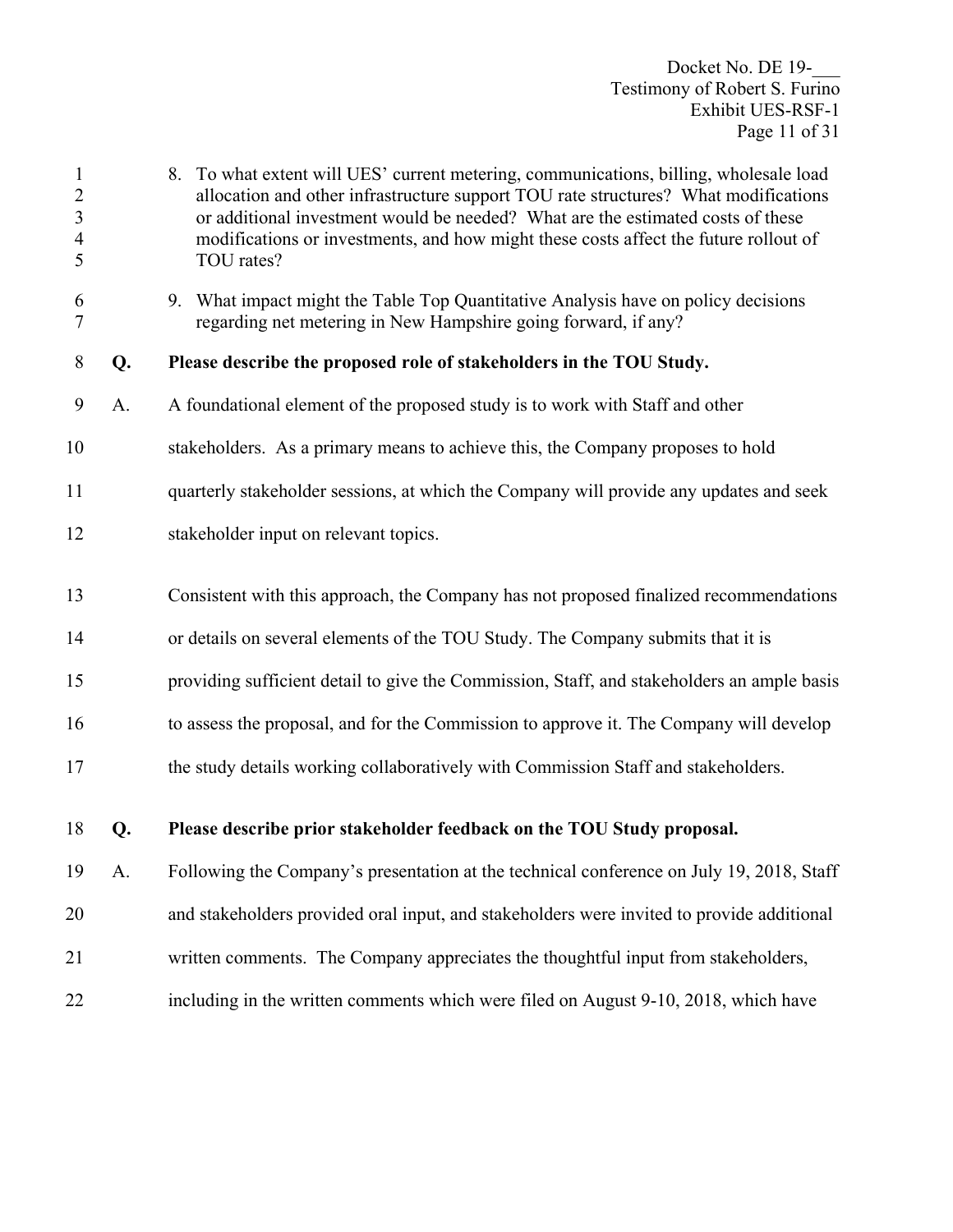Docket No. DE 19-Testimony of Robert S. Furino Exhibit UES-RSF-1 Page 12 of 31

| $\mathbf{1}$   |    | informed the development of this proposal. <sup>15,16</sup> Generally, stakeholders were supportive |
|----------------|----|-----------------------------------------------------------------------------------------------------|
| $\overline{2}$ |    | and offered a variety of suggestions, including more information on estimated costs and             |
| $\overline{3}$ |    | bill impacts, suggestions on relative pricing for different TOU periods, maximum                    |
| $\overline{4}$ |    | duration of an on-peak period, special consideration for low income customers and                   |
| 5              |    | consideration of including TOU distribution rates. Section III, below, addresses certain            |
| 6              |    | aspects of these comments that have particularly influenced our proposal.                           |
|                |    |                                                                                                     |
|                | Q. | What are key deliverables in the Company's proposed TOU Study, and what is the                      |
| 8              |    | preliminary timeline for the TOU Study?                                                             |
| 9              | A. | Table 1, below, provides a preliminary schedule of key milestones, deliverables, and                |
|                |    |                                                                                                     |

10 activities.

| 11 | <b>Table 1: Illustrative Schedule of Milestones/ Deliverables/ Activities</b> |
|----|-------------------------------------------------------------------------------|
|----|-------------------------------------------------------------------------------|

| <b>Milestone/Deliverable/Activity</b>        | <b>Illustrative Date(s)</b>                |
|----------------------------------------------|--------------------------------------------|
| <b>Commission Approval of TOU Study</b>      | April 30, 2019                             |
| Proposal                                     |                                            |
| <b>Quarterly Check-in Meetings</b>           | June, September and December of 2019,      |
|                                              | February 2020, with additional sessions as |
|                                              | needed, until the Final Report is filed    |
| Collect and analyze costs and load data      | May 2019 - September 2019                  |
| Determine TOU blocks and rate designs to     | June 2019 - October 2019                   |
| analyze                                      |                                            |
| Calculate revenue neutral rates for selected | August 2019 - December 2019                |
| rate designs                                 |                                            |
| Analyze bill impacts                         | September 2019 - January 2020              |

<sup>15</sup> 15 For written comments, see, Docket No. DE 16-576, "Joint Stakeholder Comments on Time-Of-Use Rates," and Office of the Consumer Advocate, "Comments in Response to Initial TOU Proposals" August 10, 2018.

Specifically, and as stated on page 8, the Company's rate design and bill impact table top analysis is based on the Mass Market Rate Reform and Bill Impact Analysis process that was followed by the New York VDER Rate Design Working Group; the Mass Market Rate Reform and Bill Impact Analysis process is a component of the New York Public Service Commission's Reforming the Energy Vision proceeding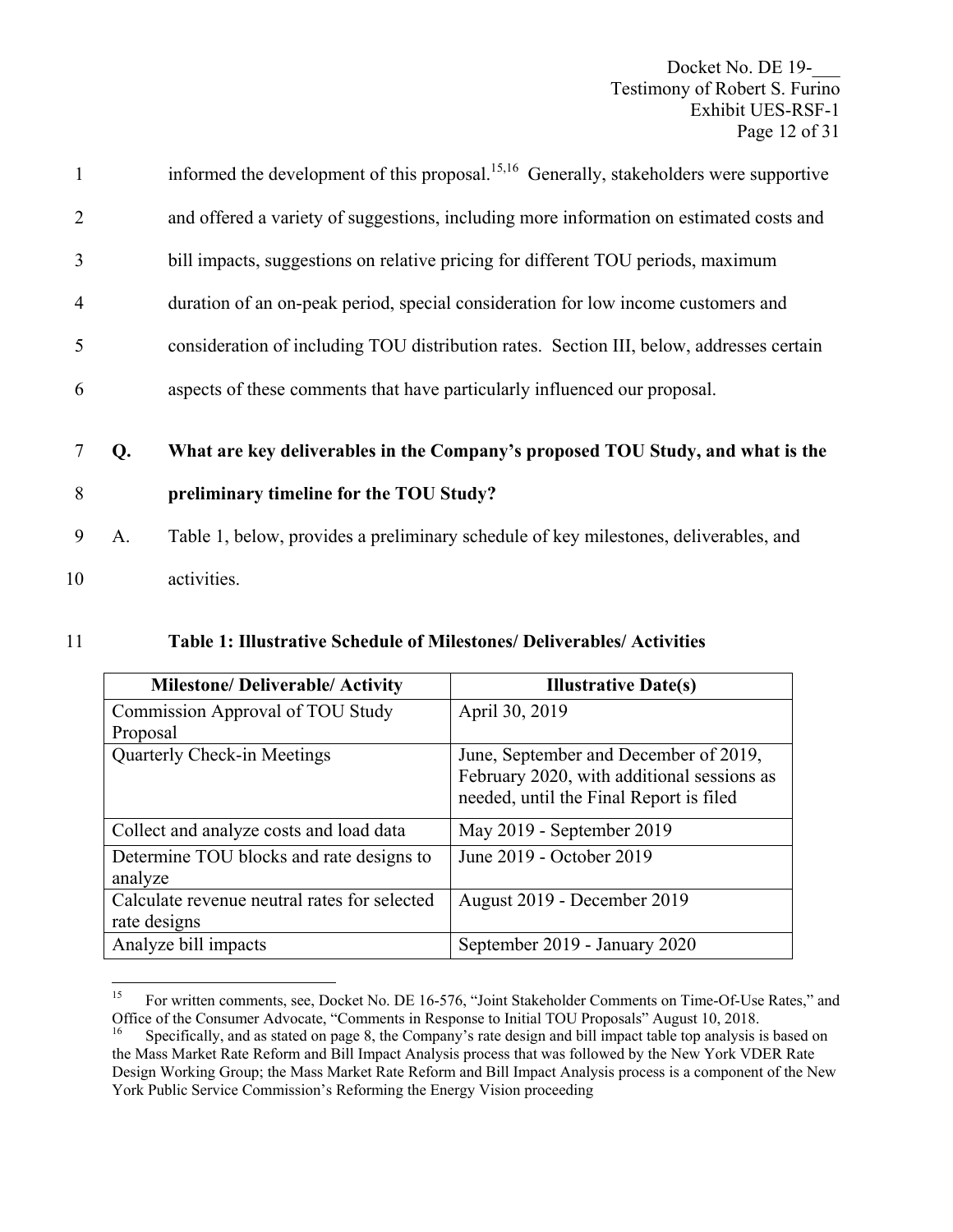| Assess billing capability and estimate costs | July 2019 - December 2019 |
|----------------------------------------------|---------------------------|
| Summary presentation to stakeholders         | <b>March</b> , 2020       |
| Final Report                                 | April, 2020               |

1

| $\overline{2}$ |    | As this table shows, the Company proposes to have quarterly check-in meetings starting       |
|----------------|----|----------------------------------------------------------------------------------------------|
| 3              |    | in June of 2019, with additional sessions to be scheduled as needed, until the Final Report  |
| $\overline{4}$ |    | is filed. The Company proposes to provide a presentation to stakeholders summarizing         |
| 5              |    | the study results and recommendations in March 2020, followed by a filing of the Final       |
| 6              |    | Report in April 2020.                                                                        |
| $\tau$         |    |                                                                                              |
|                |    |                                                                                              |
| 8              | Ш. | DESCRIPTION OF TABLE TOP QUANTITATIVE ANALYSIS                                               |
| 9              | Q. | Please describe the Table Top Quantitative Analysis.                                         |
| 10             | A. | As described above, the core analytic component of the TOU Study is the Table Top            |
| 11             |    | Quantitative Analysis. This analysis will utilize cost data for various service components   |
| 12             |    | ( <i>i.e.</i> , energy, capacity, transmission and distribution) and leverage UES's existing |
| 13             |    | metering capability to explore and assess TOU rate designs for possible broad                |
| 14             |    | applicability to all or most customers.                                                      |
| 15             | Q. | What are the Company's criteria and considerations in designing the TOU rates for            |
| 16             |    | the Table Top Quantitative Analysis?                                                         |
|                |    |                                                                                              |
| 17             | A. | One of the Company's core criteria in designing the TOU rate structures is to allocate the   |
| 18             |    | costs of each of the service components - energy, generation capacity, transmission,         |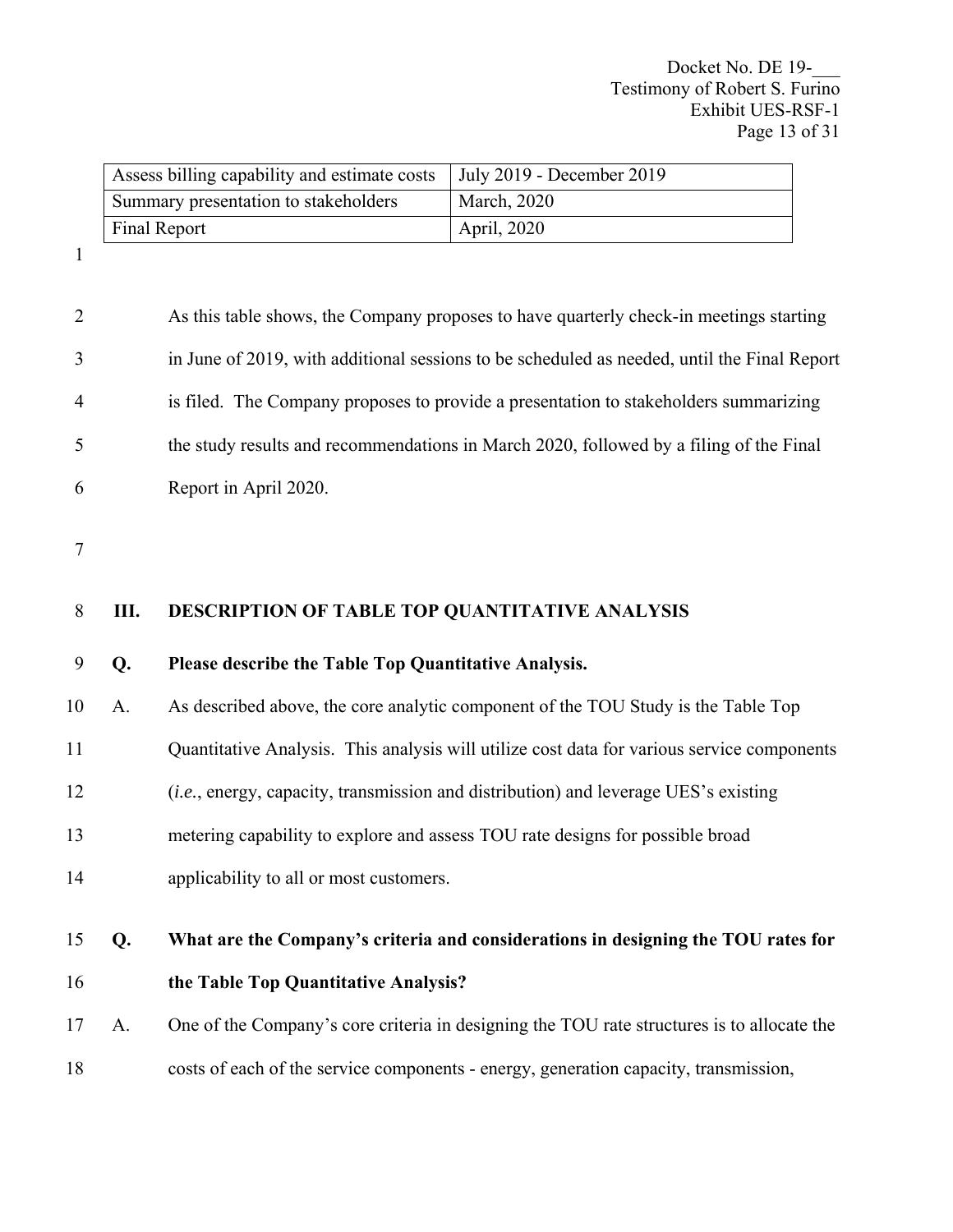Docket No. DE 19-Testimony of Robert S. Furino Exhibit UES-RSF-1 Page 14 of 31

1 distribution – to rate components, time periods and seasons according to appropriate 2 principles of cost incurrence. Energy and capacity are traded in external markets for 3 power supply; either UES or a Competitive Electric Power Supplier can provide power 4 supply to customers. Transmission and wholesale distribution services are external 5 services that UES acquires for all customers. For the TOU Study, energy, generation 6 capacity, and transmission costs to be allocated to retail customers for these services will 7 be developed based on actual experience, including the level and timing of billing 8 determinants. As such, the TOU rates will be designed to align retail prices with these 9 costs, thus sending more accurate price signals that better reflect cost causation. Certain 10 other costs that are not time sensitive, such as Renewable Portfolio Standards compliance 11 costs and System Benefits Charges, will be held constant across TOU blocks.<sup>17</sup> Lastly, 12 distribution costs are internal to UES. Distribution costs may be allocated to classes 13 based on distribution cost studies, if required data from UES records and studies is 14 available. Although any proposal to adopt time of use distribution rates would require a 15 base rate case, consistent with stakeholder feedback, UES proposes to assess TOU rates 16 for distribution service as part of the TOU Study.<sup>18</sup> 17 Another criteria when designing rates for the Table Top Quantitative Analysis is to seek

18 opportunities for cost savings at both the customer and Company level. The bill impact 19 analyses will inform the range of charges at the customer level under traditional flat rates 20 and various TOU rate structures. An important assessment will be the degree of

 $\overline{a}$ 

 $17$  This approach is consistent with Joint Stakeholders Comments, p. 2.

<sup>18</sup> As required in the settlement agreement in DE 15-137, the Company anticipates that it will propose a revenue decoupling mechanism, or similar alternative mechanism, in its next base rate case filing.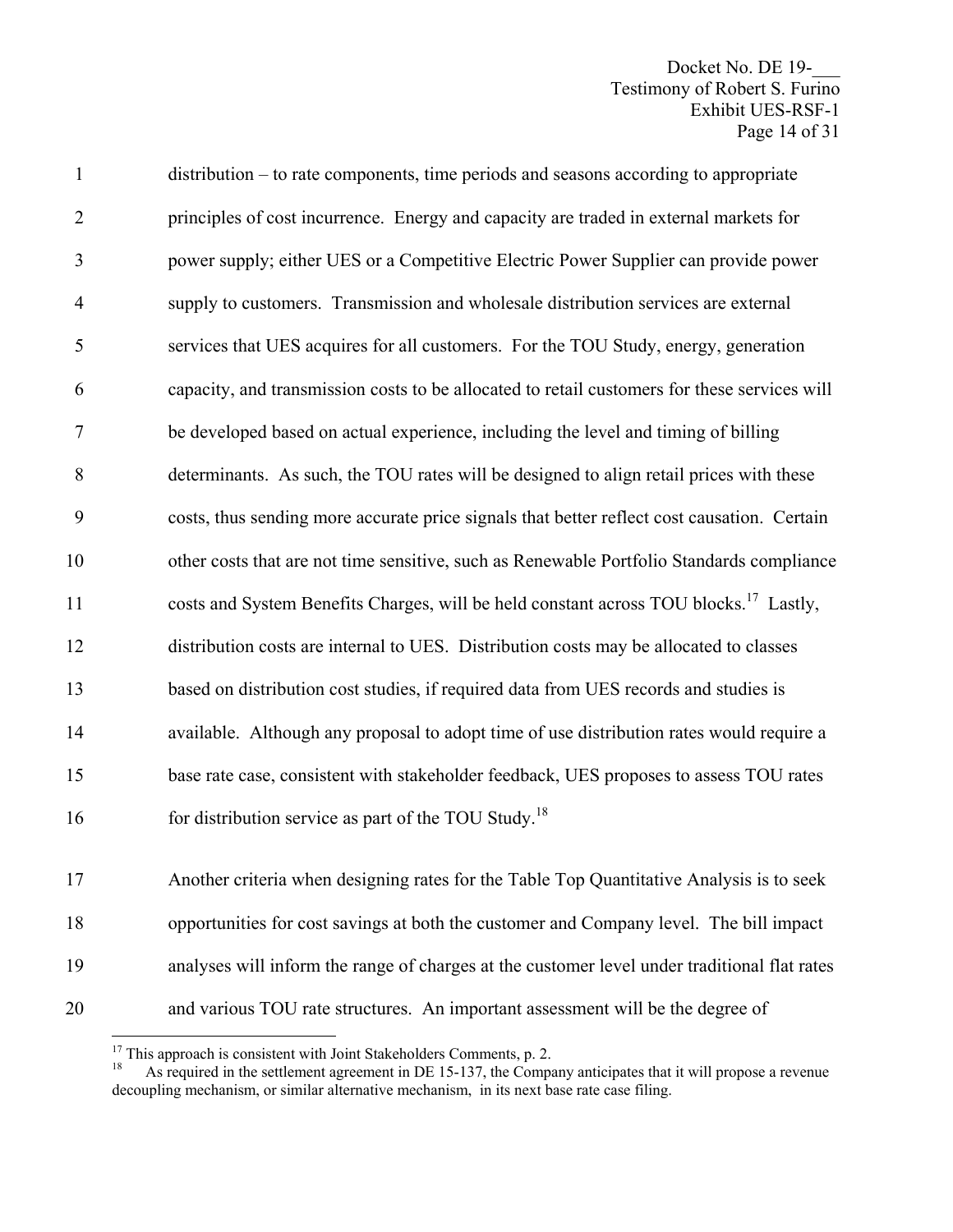Docket No. DE 19-\_\_\_ Testimony of Robert S. Furino Exhibit UES-RSF-1 Page 15 of 31

| $\mathbf{1}$   | variability in customer bills that might result from changes in the structure of retail                                                                              |
|----------------|----------------------------------------------------------------------------------------------------------------------------------------------------------------------|
| $\overline{2}$ | rates. <sup>19</sup> UES also intends to assess the feasibility of estimating reductions in external                                                                 |
| 3              | costs and distribution system savings that might result from implementing one of the                                                                                 |
| $\overline{4}$ | TOU Study rate designs for large groups of customers. <sup>20</sup>                                                                                                  |
| 5              | UES plans to consider other factors, in addition to cost drivers, in rate design.                                                                                    |
| 6              | Ultimately, the Company is looking to identify TOU rates that improve customer                                                                                       |
| 7              | decision-making, are simple, understandable, equitable, and that result in rates and                                                                                 |
| 8              | revenues that are relatively stable. UES will not pursue TOU rate designs that are                                                                                   |
| 9              | excessively complex or that would require frequent revisions to the timing and duration                                                                              |
| 10             | of the TOU periods.                                                                                                                                                  |
| 11             | Another important point regarding this analysis is that while some aspects of cost                                                                                   |
|                |                                                                                                                                                                      |
| 12             | causation and allocation are clear, such as locational marginal prices ("LMPs") for                                                                                  |
| 13             | energy supply, other elements are not so "cut and dried." For example, allocating                                                                                    |
| 14             | transmission and distribution costs to TOU periods requires careful study and                                                                                        |
| 15             | consideration, especially if the TOU rate design includes primarily volumetric ("per                                                                                 |
| 16             | kWh") charges rather than demand ("per kW") charges.                                                                                                                 |
| 17             |                                                                                                                                                                      |
| 18             | In addition, the Company will seek input from stakeholders, as well as guidance from<br>future Commission decisions, such as those pending in the Grid Modernization |
| 19             | proceeding, in designing TOU rates. As one example of this, the Company agrees with                                                                                  |

 $19\,$ <sup>19</sup> The degree of variability in customer bills is an important consideration in opt-in  $/$  opt-out policy.<br><sup>20</sup> The Company notes that the original plans of the NVSPSC rate design and bill impact project wer

The Company notes that the original plans of the NYSPSC rate design and bill impact project were modified to eliminate a planned estimation of customer responsiveness to the TOU rate designs that were evaluated.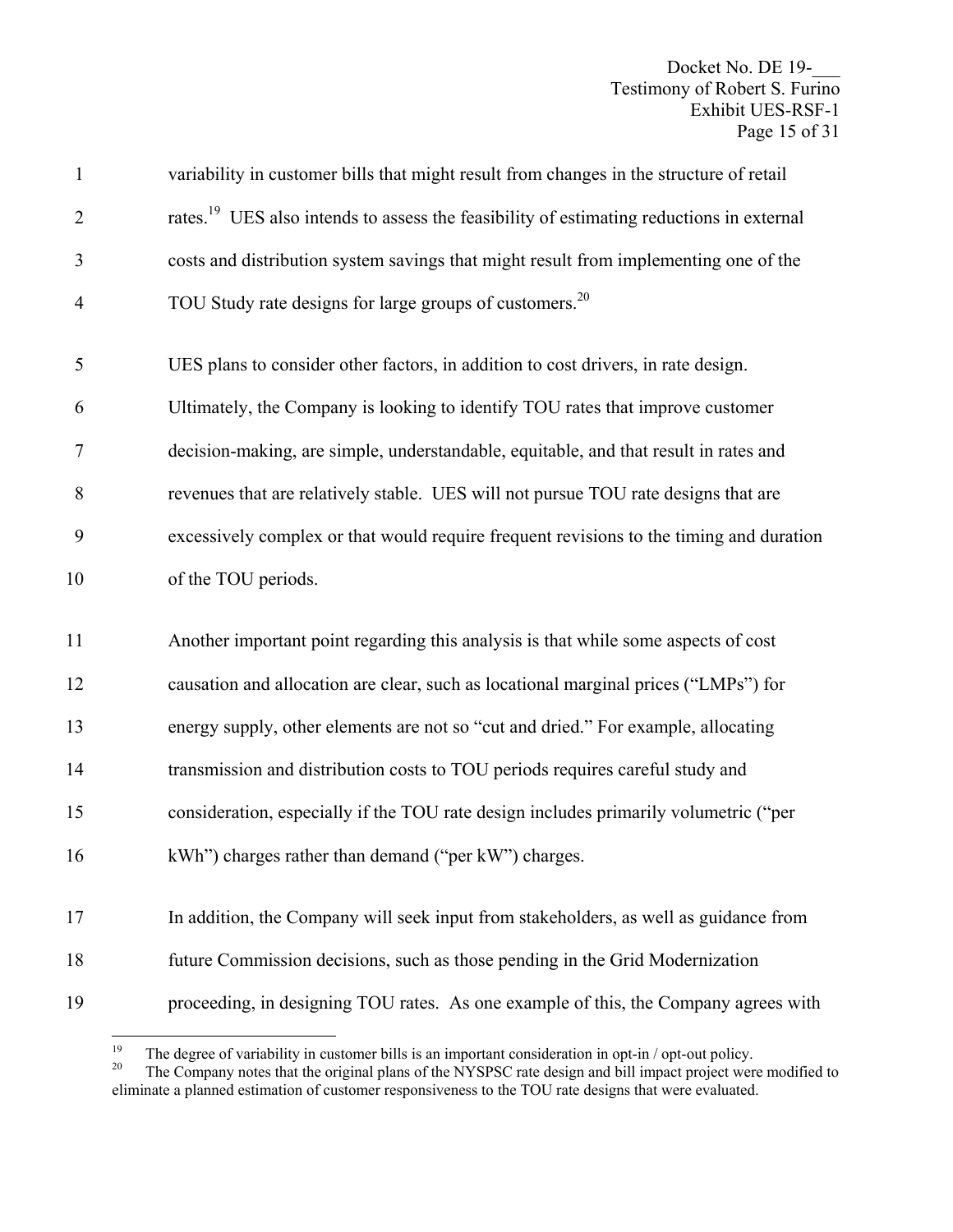| $\mathbf{1}$   |    | the recommendation of the Joint Stakeholders that one peak period should be used across |
|----------------|----|-----------------------------------------------------------------------------------------|
| 2              |    | all cost components, even if individual components have different peaks. <sup>21</sup>  |
| 3              | Q. | What types of meters are deployed throughout UES' system and what are their             |
| $\overline{4}$ |    | capabilities to measure usage by TOU blocks?                                            |
| 5              | A. | UES has existing AMI metering in place for all customers who do not have interval       |
| 6              |    | capable metering. AMI utilizes powerline carrier technology to receive daily reads for  |
| 7              |    | each meter. With appropriate programming, UES' existing AMI meters are capable of       |
| 8              |    | holding and sending up to four (4) data elements daily, which can be usage during       |
| 9              |    | discrete time periods, thus providing TOU block usage data for TOU rates.               |
|                |    |                                                                                         |
| 10             | Q. | Does UES also have existing meters deployed that provide interval reads for small       |
| 11             |    | customers?                                                                              |
| 12             | A. | Yes, UES has load research or newer powerline carrier meters deployed to a significant  |
| 13             |    | number of residential and small commercial customers. Table 2 below summarizes the      |
|                |    |                                                                                         |

- 14 Company's interval meters currently in service for small customers.
- 15 **Table 2: UES Residential and Small Commercial Interval Meters in Service**

| <b>Metering Program</b>          | <b>Meters</b><br><b>Installed</b> | Meter type  | <b>Meter Capabilities / Relevant Details</b> |
|----------------------------------|-----------------------------------|-------------|----------------------------------------------|
| <b>Load Research</b>             | 400                               | Itron       | 15 minute interval data that is collected    |
|                                  |                                   | <b>MV90</b> | monthly by drive-by meter readers            |
| Replacement of AMI               | 2,900                             | New PLX-    | Interval data via powerline carrier.         |
| meters with newer                |                                   | capable     | Replacement meters are being installed as    |
| PLX-capable meters <sup>22</sup> |                                   | meters      | part of normal meter replacement cycle       |

 $\overline{a}$  $21$  Joint Stakeholders Comments, p. 3.

Newer PLX-capable meters are being installed in areas where older T2 powerline carrier data collectors have been replaced with newer PLX collectors.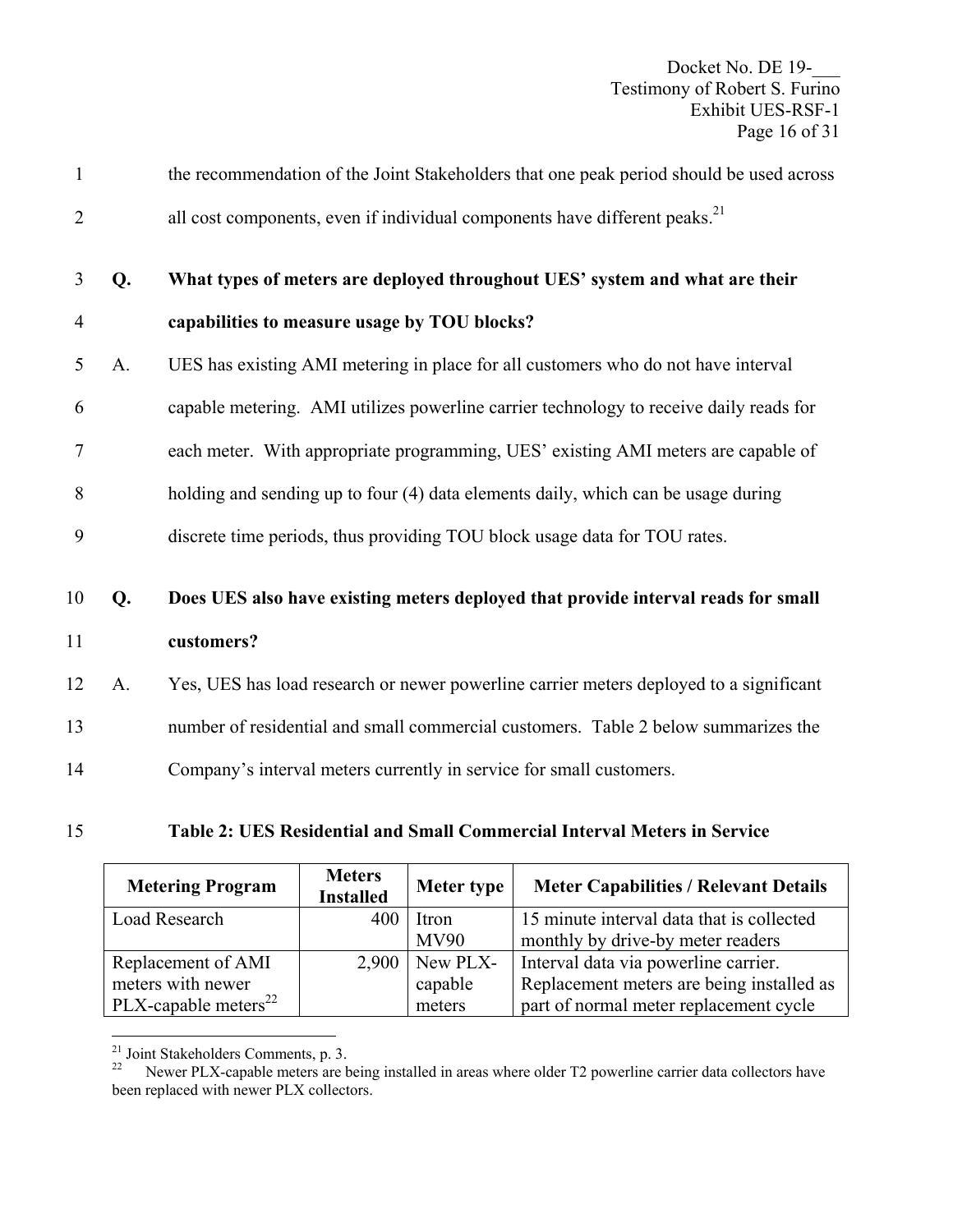Docket No. DE 19-\_\_\_ Testimony of Robert S. Furino Exhibit UES-RSF-1 Page 17 of 31

| $\overline{2}$ |    | Using the Itron MV90 and new PLX-capable meters, UES will be able to compile hourly                 |
|----------------|----|-----------------------------------------------------------------------------------------------------|
| 3              |    | data to assess interval pricing options, such as LMP based energy pricing, as well as any           |
| $\overline{4}$ |    | number of TOU block pricing options. Although UES has approximately 3,300 interval                  |
| 5              |    | meters deployed to small customers, very few are deployed to net metered customers. As              |
| 6              |    | part of the proposed study, UES will explore rotating meters to obtain interval data from           |
| $\overline{7}$ |    | net metered customers.                                                                              |
| 8              | Q. | What TOU rate structure does UES propose to create and evaluate?                                    |
|                |    |                                                                                                     |
| 9              | A. | UES proposes to primarily focus on designing and evaluating TOU "block pricing." In                 |
| 10             |    | particular, UES proposes (a) to create and evaluate TOU block pricing rate structures that          |
| 11             |    | reflect cost causation principles and equitable cost allocation, and (b) to assess rate             |
| 12             |    | impacts and practicality of the TOU alternatives for different subsets of customers, such           |
| 13             |    | as low-income customers; customers in various ranges of annual usage; customers in                  |
| 14             |    | various ranges of maximum demand or load factor, and customers with and without                     |
| 15             |    | distributed generation. <sup>23, 24</sup> In assessing impacts, UES will compare revenues recovered |
| 16             |    | from each customer group under the TOU rate alternatives being studied to revenues                  |
| 17             |    | recovered under current flat pricing.                                                               |
|                |    |                                                                                                     |

#### 18 **Q. Why is UES focused primarily on TOU block rates?**

1

 $23\,$ 

<sup>&</sup>lt;sup>23</sup> These groupings will not necessarily be mutually exclusive.<br><sup>24</sup> For the TOU Study, the Company will limit the analysis of customers with distributed generation to customers with rooftop solar panels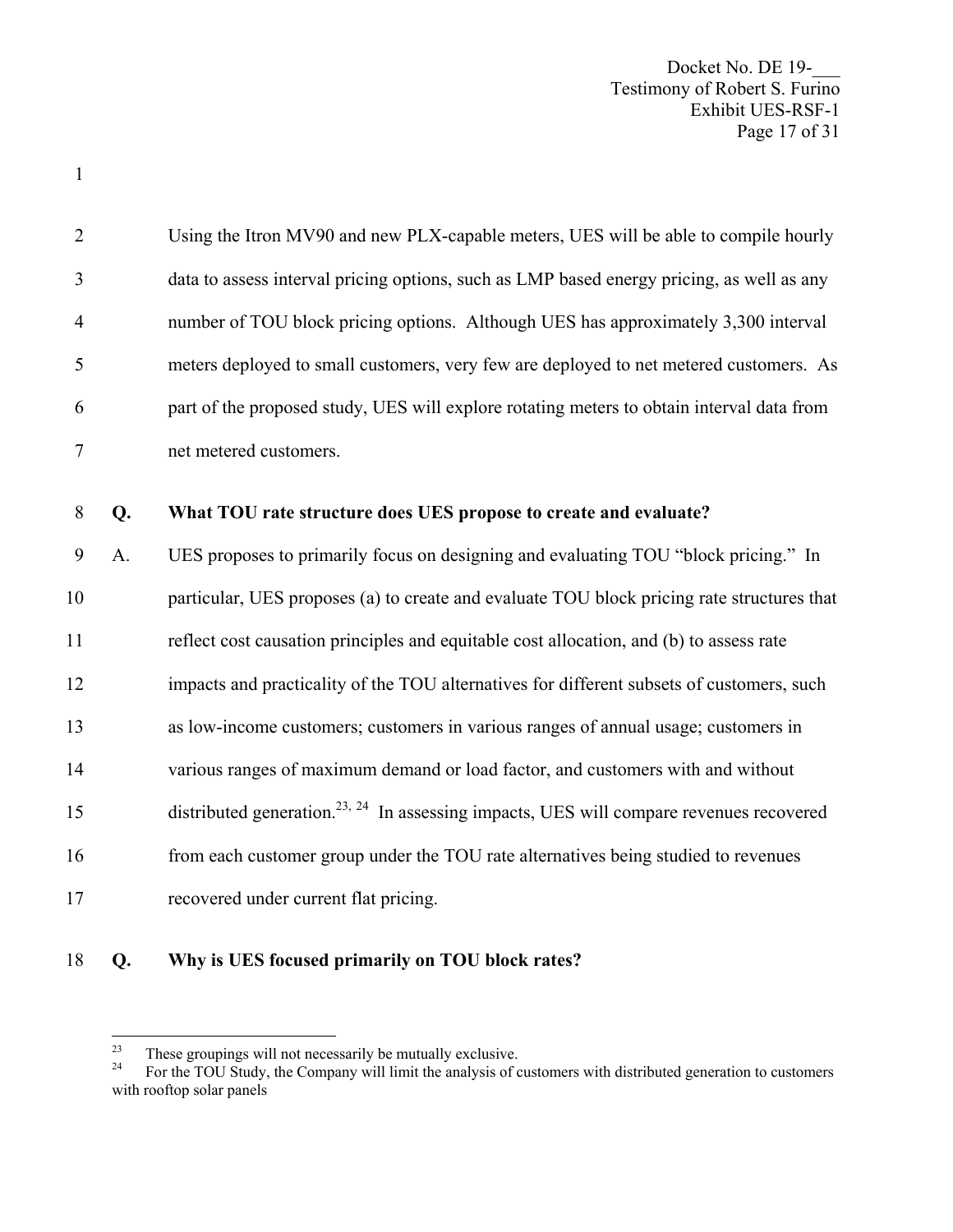Docket No. DE 19-Testimony of Robert S. Furino Exhibit UES-RSF-1 Page 18 of 31

| $\mathbf{1}$   | A. | TOU block pricing is feasible for UES to deploy broadly because all or nearly all          |
|----------------|----|--------------------------------------------------------------------------------------------|
| $\overline{2}$ |    | customers have existing AMI meters capable of recording and transmitting usage data for    |
| 3              |    | multiple time-based periods each day. By comparison, interval meters are relatively rare   |
| $\overline{4}$ |    | in terms of current deployment. Moreover, increasing from a single (all hours) usage       |
| 5              |    | period to, for example, three (3) TOU block periods would be a more manageable             |
| 6              |    | challenge than trying to process hourly reads and prices. In addition, TOU block pricing   |
| 7              |    | can likely be structured to send meaningful signals regarding costs of all aspects of      |
| 8              |    | service (energy, capacity, transmission and distribution) whereas hourly pricing may only  |
| 9              |    | provide meaningful price signals for energy costs. Finally, TOU block pricing may          |
| 10             |    | provide opportunities to offer predictable pricing over long periods of time for certain   |
| 11             |    | block periods, such as during the overnight, while rates for other block periods vary in   |
| 12             |    | response to seasonal or market conditions.                                                 |
| 13             | Q. | Does UES plan to explore rate structures that involve interval or hourly pricing?          |
| 14             | A. | Yes, in addition to TOU block pricing, UES plans to study hourly pricing for energy,       |
|                |    |                                                                                            |
| 15             |    | particularly for distributed generation and/or storage customers, as well as demand        |
| 16             |    | pricing for capacity, transmission and distribution as an alternative to TOU block pricing |
| 17             |    | for those service components.                                                              |

#### 18 **Q. Please discuss the potential elements of these rate designs.**

19 A. A primary purpose of the Table Top Quantitative Analysis is to explore approaches to use 20 cost and customer load data to develop rate design elements that are consistent with cost 21 causation principles. Accordingly, UES believes that it is premature to determine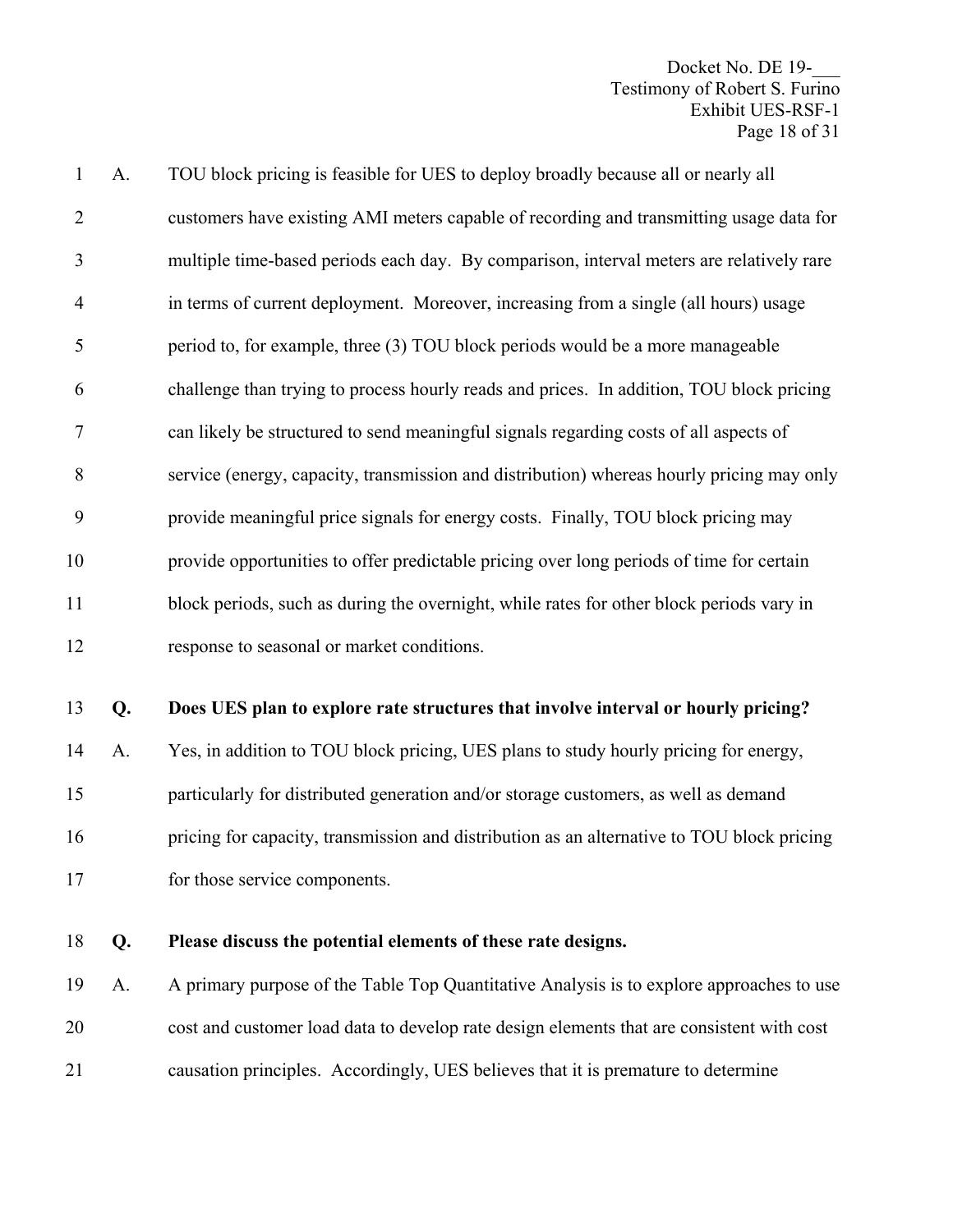Docket No. DE 19-\_\_\_ Testimony of Robert S. Furino Exhibit UES-RSF-1 Page 19 of 31

| $\mathbf{1}$   |    | specific rate design elements, such as peak to off-peak price ratios or the preferred               |
|----------------|----|-----------------------------------------------------------------------------------------------------|
| $\overline{2}$ |    | duration and timing of TOU periods at this time. These rate design elements should be               |
| 3              |    | based on analyses of costs and system or customer group load profiles, rather than, for             |
| $\overline{4}$ |    | example, a party's initial expectations or goals for proposed rates. <sup>25</sup>                  |
| 5              | Q. | Please describe the bill impact analysis portion of the TOU Study.                                  |
| 6              | A. | UES proposes to assess the bill impacts of the rate structures studied for the various              |
| $\tau$         |    | customer types listed earlier. UES will assess rate design structures based on estimated            |
| 8              |    | impacts at the customer group level but will also review individual customers within                |
| 9              |    | samples to assess ranges of impact, if suitable data is available, in order to assess               |
| 10             |    | consistency of results and identify possible vulnerable customer types.                             |
| 11             | Q. | Will this study assess the impacts of proposed rate designs on different applications?              |
| 12             | A. | The Company plans to analyze the potential impacts of proposed rate designs for DG                  |
| 13             |    | customers with roof top solar / photovoltaic ("PV") equipment and for customers with no             |
| 14             |    | DG applications. <sup>26</sup> UES believes that properly designed cost-based rates are appropriate |
| 15             |    | for all customers, regardless of the customers' applications, including whether a customer          |
| 16             |    | is consuming power supply or delivering excess power supply to the distribution system.             |
| 17             |    | The purpose of the TOU study is to assess TOU rates that would ultimately be applicable             |

 $\overline{a}$ 

<sup>&</sup>lt;sup>25</sup> For example, the reasonableness of the Joint Stakeholders' suggestions that peak to off-peak price ratios should be at least 3:1 to elicit response from customers and that the peak period should be no more than three hours long, can be better assessed after cost and load data has been analyzed. See, Joint Stakeholders Comments, p. 2.

The term "DG applications" refers to a number of developing uses or DG production equipment, including, for example, smart thermostats, heat pumps, storage, solar PV, or electric vehicle charging equipment.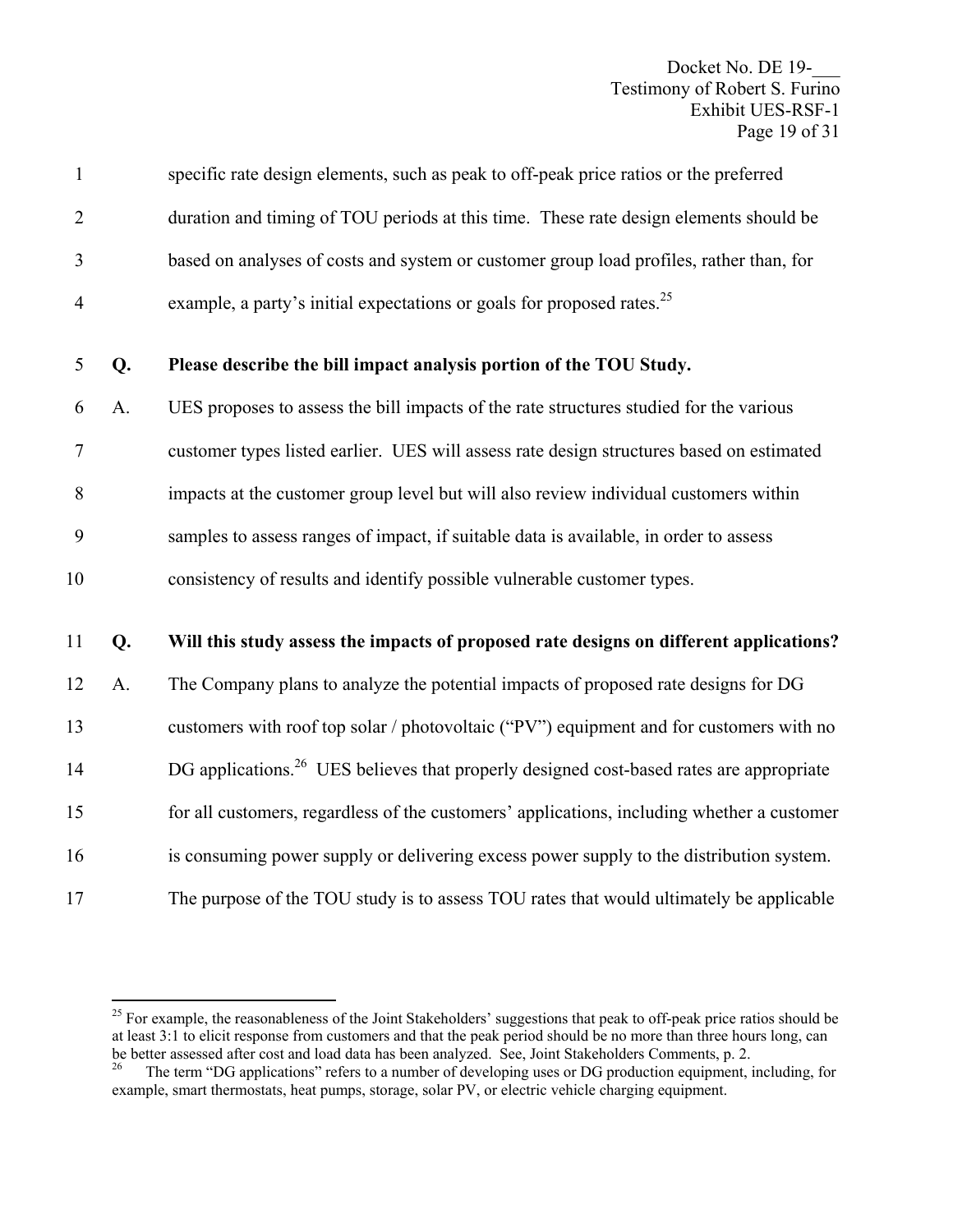1 to all or most customers, who would then have the opportunity to adopt different 2 technology types and/ or otherwise respond to the rates.

3 **Q. Please describe how you will develop the individual customer load profiles for cost**  4 **allocation and bill impact analyses.** 

- 5 A. To capture the impact of proposed TOU rate designs on the Company's non-DG
- 6 customers, UES plans to develop historical customer load profiles (hourly annual usage:
- $8,760$  values) that represent a range of typical customers within defined groups.<sup>27</sup> Load
- 8 research and other available interval data will be used to define these "typical" non-DG
- 9 customer load profiles, which can then be reported into TOU blocks. The Company
- 10 plans to develop PV [DG] customer profiles by subtracting annual solar production
- 11 profiles from the appropriate typical non-DG customer load profile. The annual solar
- 12 production profiles will be developed from National Renewable Energy Laboratory
- 13 ("NREL") profiles that reflect conditions in the Company's service territory; the solar
- 14 production profiles will be scaled to the size of the corresponding non-DG customer load
- 15  $\mu$  profile.<sup>28</sup>

# 16 **IV. QUALITATIVE AND OPERATIONAL CONSIDERATIONS**

# 17 **Q. How will the TOU Study inform questions related to opt-in/ opt-out policy?**

18 A. Ultimately, any proposal to proceed with implementing TOU rates will include proposed

19 provisions for applicability, including proposed tariff language. Such provisions will be

<sup>27</sup> The "typical" customer load profiles will be developed by customer groupings, as described earlier, that reflect ranges of parameters that may have an effect on customer bill impact analyses, such as annual usage, percent of total usage in high load hours and load factor, as well as for low income customers.

<sup>28</sup> NREL PVWatts Calculator: https://pvwatts.nrel.gov/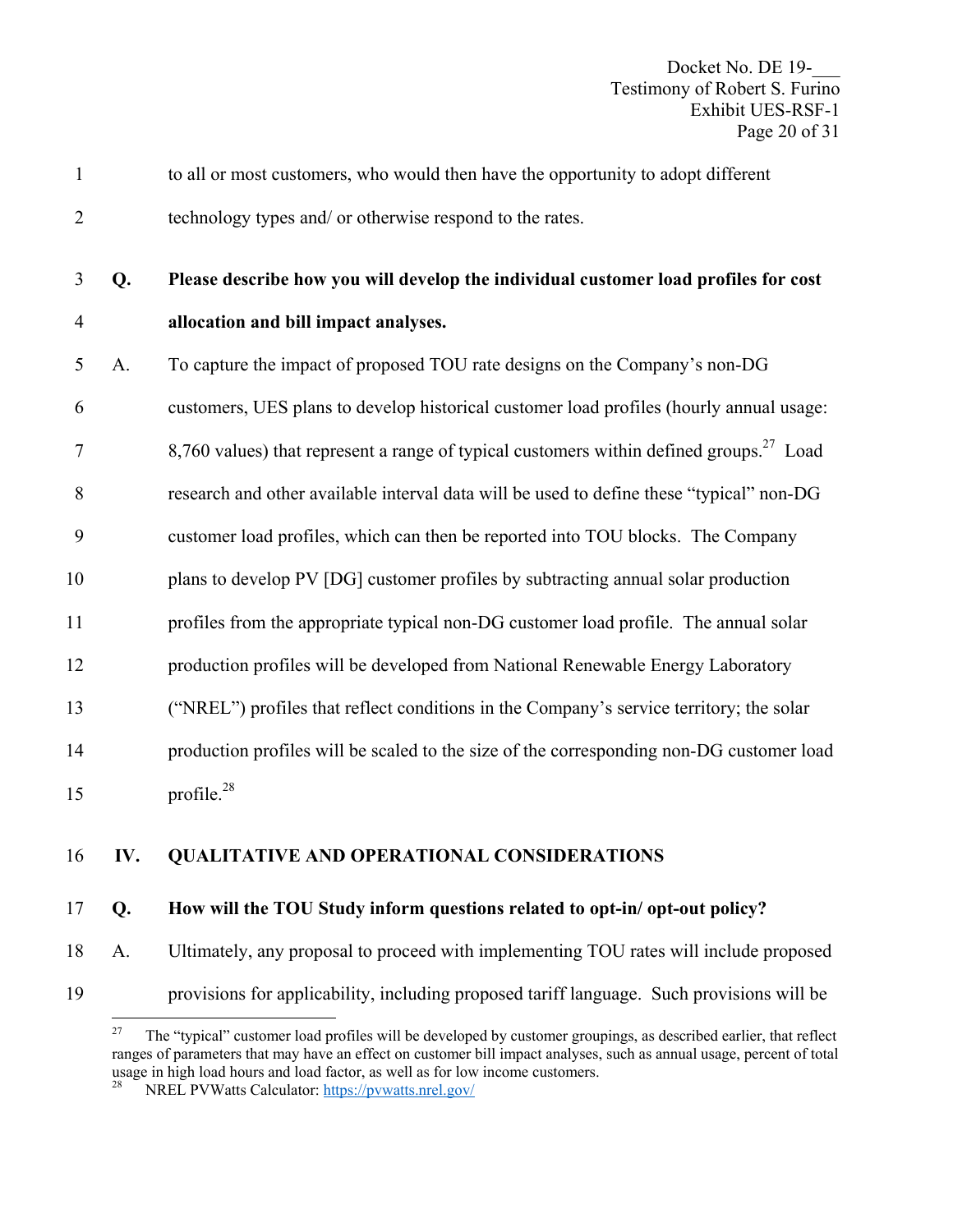Docket No. DE 19-\_\_\_ Testimony of Robert S. Furino Exhibit UES-RSF-1 Page 21 of 31

| $\mathbf{1}$ |    | based on study findings including whether a group of customers is identified as            |
|--------------|----|--------------------------------------------------------------------------------------------|
| 2            |    | vulnerable to significant bill impacts under the proposed TOU rates. A recommendation      |
| 3            |    | on proposed opt-in/ out policy will include qualitative considerations.                    |
| 4            | Q. | What are some non-quantitative issues or questions UES proposes to explore in              |
| 5            |    | assessing the viability of offering TOU rates?                                             |
| 6            | A. | The degree to which TOU rates can send meaningful, actionable signals to customers that    |
| $\tau$       |    | provide an opportunity to control energy costs and meet environmental goals will be        |
| 8            |    | important to assess in determining whether TOU rates are worthwhile. Would some            |
| 9            |    | categories of customers be harmed by TOU rates and what protections (if any) are           |
| 10           |    | appropriate? To what extent might cost-based TOU rate structures impact regionally         |
| 11           |    | allocated wholesale market and transmission costs to UES customers? Are Competitive        |
| 12           |    | Electric Power Suppliers interested in providing service under time-based rates, and if so |
| 13           |    | what system changes would be needed? What changes to UES' current metering, billing,       |
| 14           |    | communications and wholesale load allocation would be needed to provide TOU rates          |
| 15           |    | and what are the estimated costs of such changes? How would TOU rate design impact         |
| 16           |    | policy on net metering?                                                                    |
| 17           | Q. | What are some of the Company's initial considerations regarding customer                   |
| 18           |    | education and communication?                                                               |
| 19           |    | The Company recognizes customer education and communication are critical to<br>A.          |
| 20           |    | the success of TOU rates. The TOU Study is meant primarily to assess the viability of      |
| 21           |    | TOU rate designs, but rate design development must consider how the Company would          |
|              |    |                                                                                            |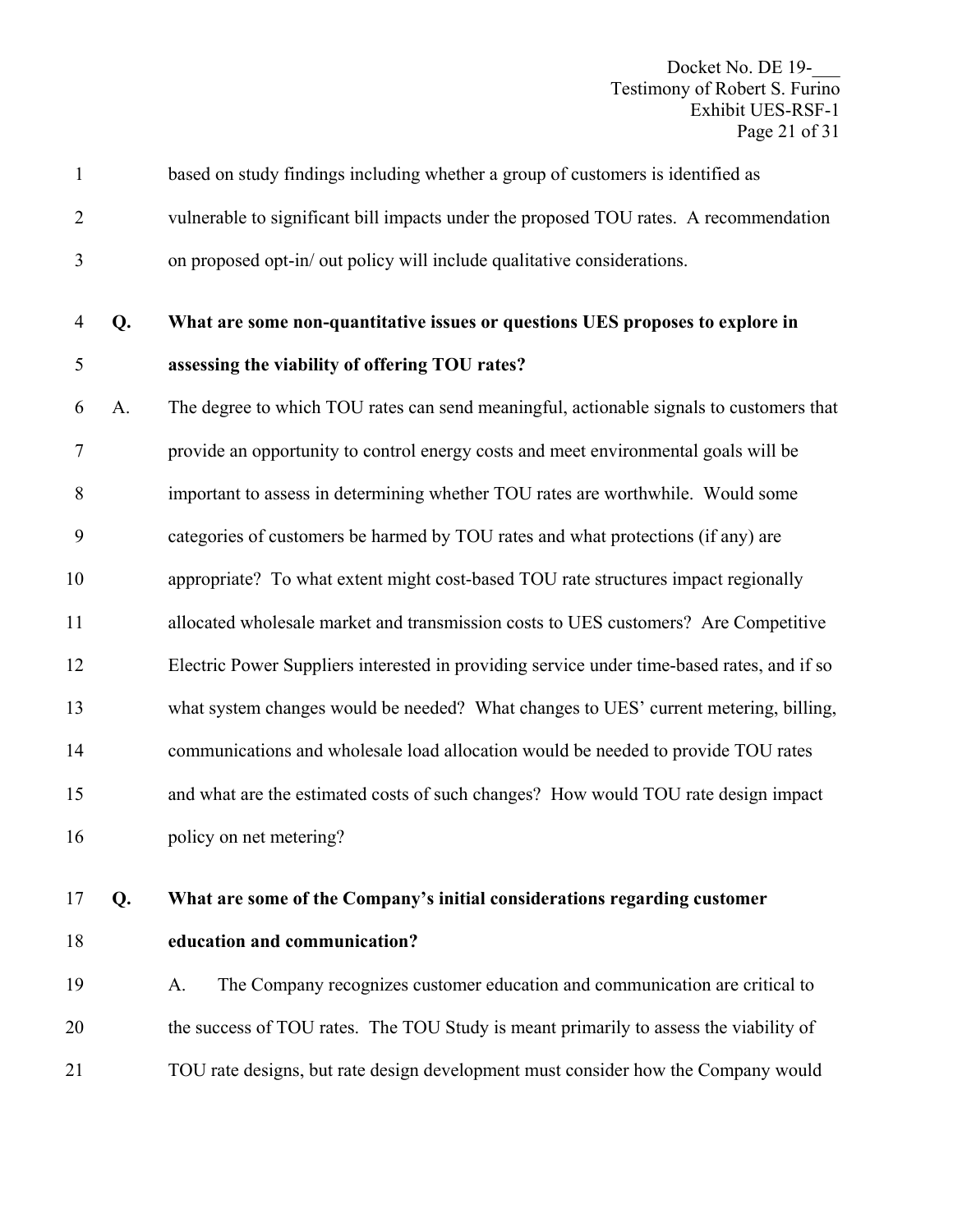Docket No. DE 19-\_\_\_ Testimony of Robert S. Furino Exhibit UES-RSF-1 Page 22 of 31

| $\mathbf{1}$   |    | ultimately communicate a new rate structure to customers and explain how such rates          |
|----------------|----|----------------------------------------------------------------------------------------------|
| $\overline{2}$ |    | might create opportunities. The Company will explore communication approaches such           |
| 3              |    | as, for example, bill messages, monthly newsletters, dedicated bill inserts, text messages,  |
| $\overline{4}$ |    | public service announcements ("PSAs"), and media slots on UES's website and social           |
| 5              |    | media platforms. Innovations in bill presentment may be a valuable tool: an example of       |
| 6              |    | this might include graphics to visually display usage by block period, or even "shadow       |
| $\tau$         |    | billing," i.e., showing on a customer's bill what their bill would have been if they were on |
| 8              |    | TOU rates. Recognizing that customer education and communication are important, ease         |
| 9              |    | of communication will be a consideration in design of rates required for the Table Top       |
| 10             |    | Quantitative Analysis. These efforts will inform a future market validation and formal       |
| 11             |    | communication plan, should a decision be made to pursue TOU rates.                           |
|                |    |                                                                                              |
| 12             | Q. | Please describe issues related to vendor engagement and acceptance.                          |
| 13             | A. | The Company recognizes that the products and services offered by a broad variety of          |
| 14             |    | vendors, including Competitive Electric Power Suppliers, have potential to enable            |
| 15             |    | customers to respond to and benefit from new TOU rates. The Company welcomes                 |
| 16             |    | vendor participation throughout this proceeding.                                             |
| 17             | Q. | Are there aspects of wholesale load reporting that should be reviewed in                     |
| 18             |    | anticipation of introducing TOU rates?                                                       |
| 19             | A. | UES proposes to explore the interplay between retail customer billing and wholesale load     |
| 20             |    | reporting, including the feasibility and market value of modifying our wholesale load        |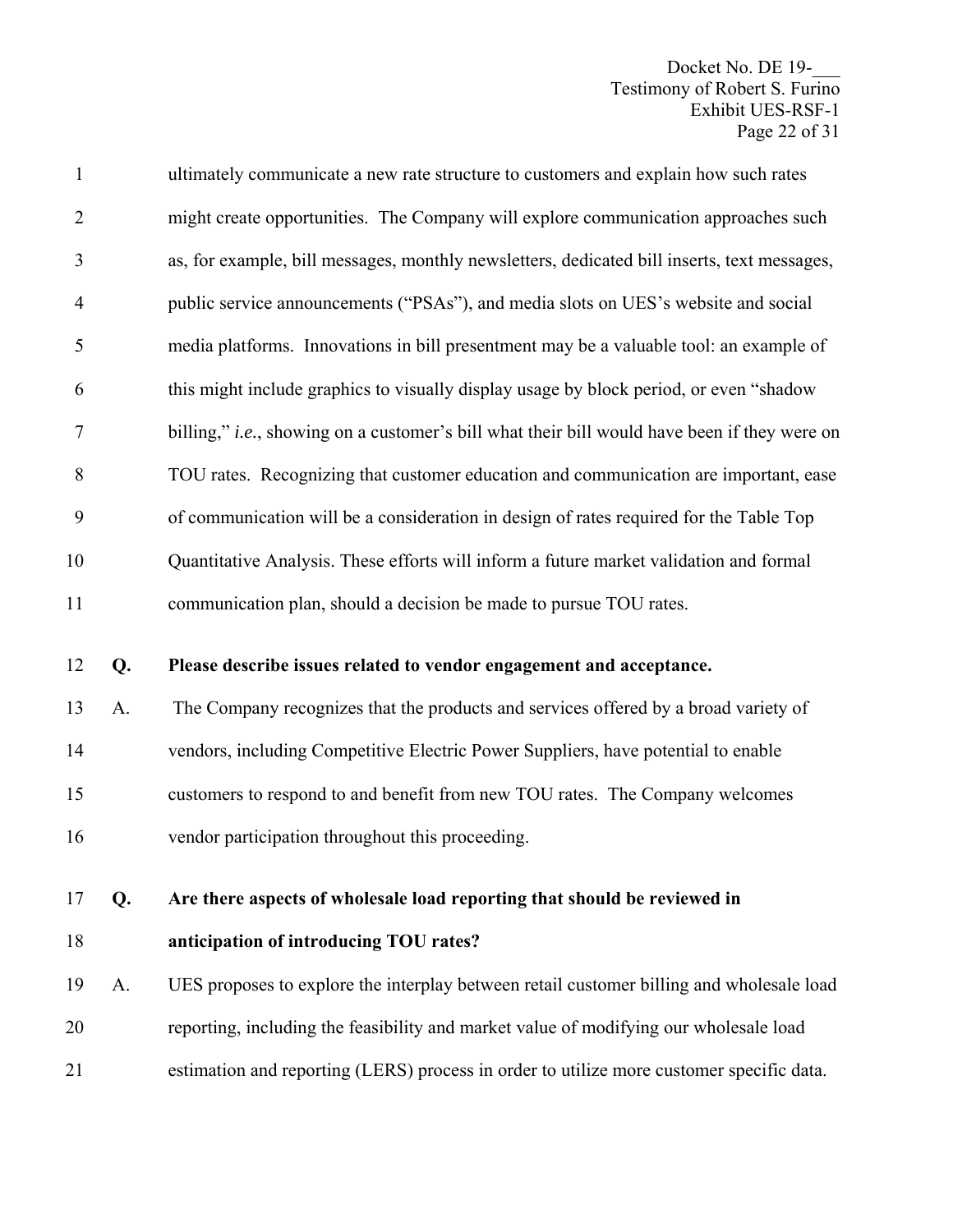Docket No. DE 19-Testimony of Robert S. Furino Exhibit UES-RSF-1 Page 23 of 31

| $\mathbf{1}$   | Currently, other than for rate class G-1 (UES' large general service) customers, who have |
|----------------|-------------------------------------------------------------------------------------------|
| $\overline{2}$ | interval meters, all customers are metered monthly for billing purposes. For energy       |
| 3              | market settlement purposes, hourly loads for these customers are estimated and reported   |
| $\overline{4}$ | to ISO-NE using "standard" load profiles by customer class. The load profiles are scaled  |
| 5              | up or down for customers who historically use more or less than the average, and then     |
| 6              | adjustments are made to reconcile aggregate hourly system loads to hourly wholesale       |
| $\tau$         | power deliveries into UES's system. Reporting estimated hourly loads based on standard    |
| 8              | load profiles appears to be appropriate when all customers are served by the same         |
| 9              | supplier, since the loads of individual customers are aggregated for wholesale reporting  |
| 10             | and settlement purposes. However, if consumption patterns of certain customers differ     |
| 11             | (for example in response to TOU rates), and they are served by different suppliers, then  |
| 12             | the loads settled through the ISO-NE energy market and the charges assessed to the        |
| 13             | supplier would not reflect such customers' unique consumption behavior. Similarly, DG     |
| 14             | customers may use very little power or even generate net excess power during peak hours   |
| 15             | or when energy prices are high. Reporting loads estimated using standard profiles,        |
| 16             | however, will not reflect how these customer's costs differ from other customers. The     |
| 17             | triggering of future capacity obligations would be similarly distorted.                   |
|                |                                                                                           |

1

# 18 **Q. Will the TOU periods be consistent regarding the different cost components?**

19 A. Yes. While the Company recognizes that there could be some variance in the cost drivers 20 of different service components, $2^9$  we agree with stakeholders who noted that it would be

<sup>&</sup>lt;sup>29</sup> For example, based on load and cost data, the duration and timing of the "optimal" TOU periods for supply pricing and for transmission pricing may not be identical.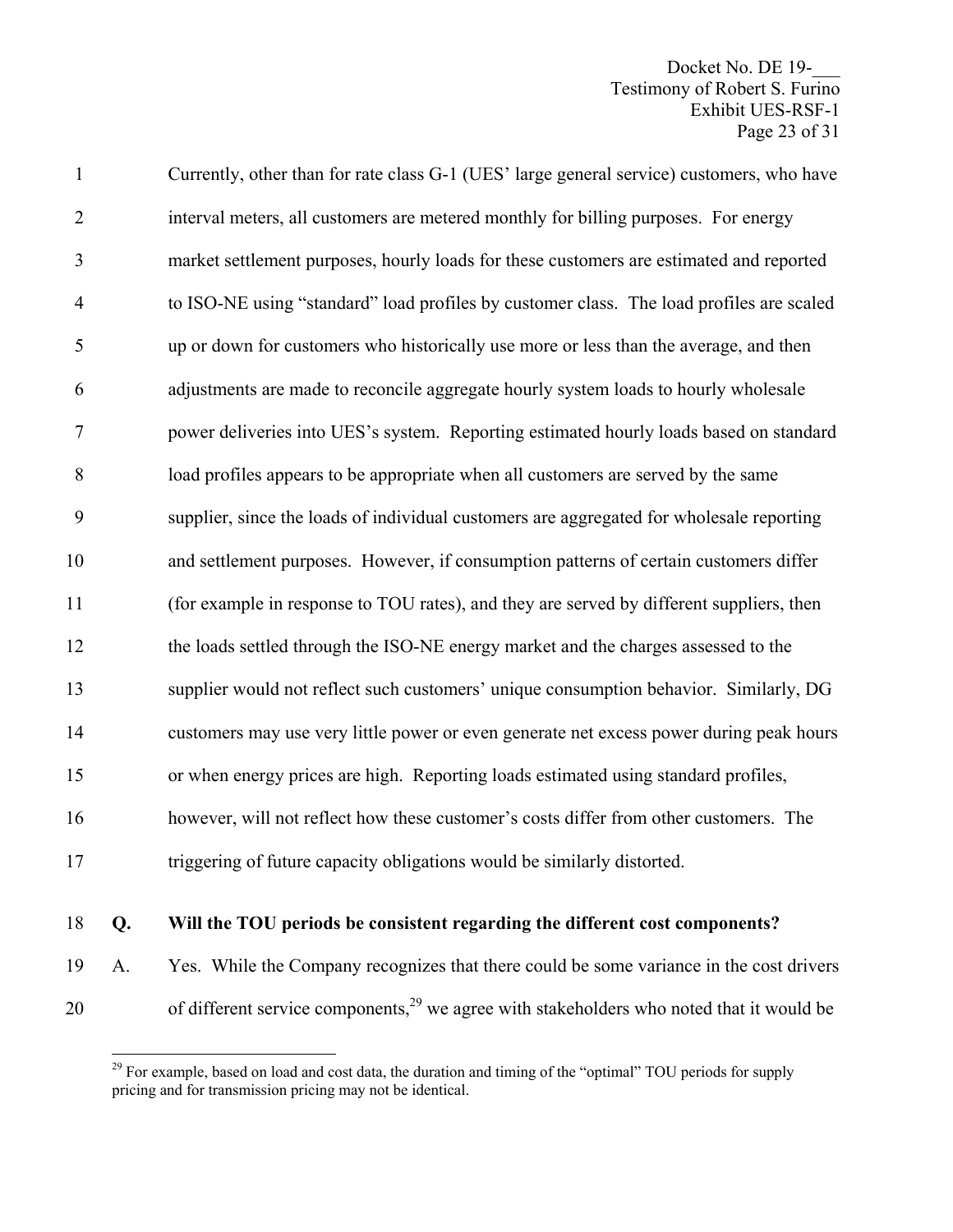| $\mathbf{1}$   |    | overly complex and confusing for customers to design rates with different time periods. <sup>30</sup> |
|----------------|----|-------------------------------------------------------------------------------------------------------|
| $\overline{2}$ |    | As such, the rate designs will have one set of TOU periods for all components of service.             |
| 3              | Q. | Will the TOU Study involve new or existing metering and other infrastructure /                        |
| $\overline{4}$ |    | equipment?                                                                                            |
| 5              | A. | UES intends to leverage existing metering and associated systems to obtain the data for               |
| 6              |    | the study. UES would program a sample of existing AMI meters, which nearly all                        |
| $\tau$         |    | customers have, to collect kWh usage in specific TOU periods. This effort would serve                 |
| 8              |    | the dual purposes of collecting data for analysis and also developing experience                      |
| 9              |    | programming the meters and managing the data collection and processing that would be                  |
| 10             |    | required if TOU rates were deployed. As explained earlier, UES also has approximately                 |
| 11             |    | 3,300 interval meters deployed among small customers. The historical data for these                   |
| 12             |    | meters can be obtained and may be useful for the study. Lastly, UES will explore                      |
| 13             |    | rotating meters with interval data capability to net metered customer premises.                       |
| 14             | Q. | Is the Company upgrading its powerline carrier meter reading infrastructure, and                      |
| 15             |    | how does this relate to the TOU Study?                                                                |
| 16             | A. | The Company is in the midst of deploying new PLX data collectors and associated                       |
| 17             |    | systems, as we migrate from our aging TS2 system. The Landis & Gyr PLX system was                     |
| 18             |    | designed to be a replacement for the TS2 technology and, as such, is backwards                        |
| 19             |    | compatible, meaning the PLX collectors and transmitters can communicate with existing                 |
| 20             |    | AMI meters. Meters being deployed to new customers and under the normal meter                         |

<sup>1</sup> <sup>30</sup> Joint Stakeholder Comments, p. 3.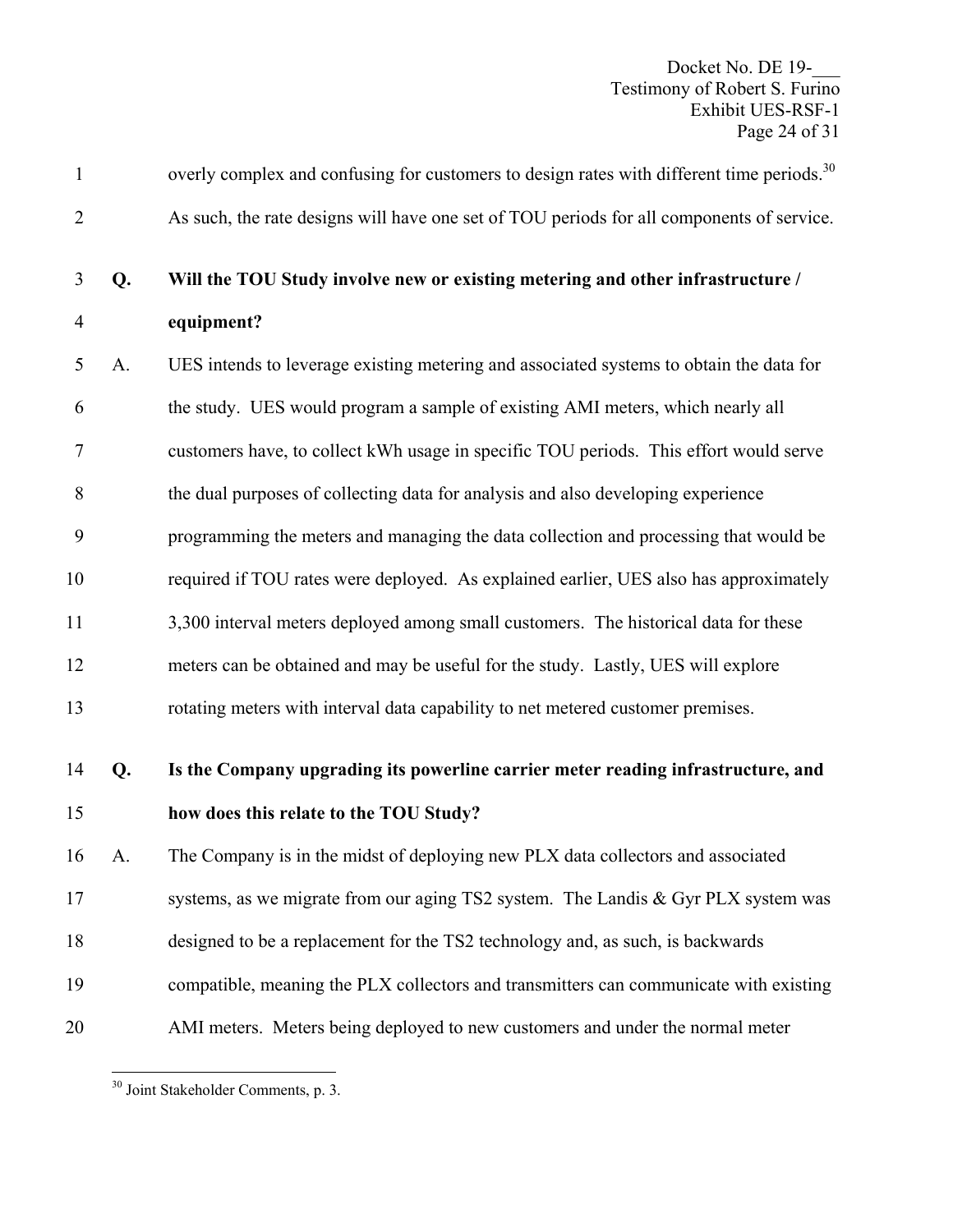| $\mathbf{1}$   |    | replacement cycle are PLX-compatible meters that have interval data capability. As                                  |
|----------------|----|---------------------------------------------------------------------------------------------------------------------|
| $\overline{2}$ |    | mentioned earlier, the PLX meters that are installed already may provide additional data                            |
| 3              |    | options for this study.                                                                                             |
| 4              | Q. | What data and system infrastructure may be required to implement TOU rates, and                                     |
| 5              |    | how will an assessment of such needs be part of the TOU Study?                                                      |
| 6              | A. | The Company will assess requirements for modification and possible upgrades to several                              |
| 7              |    | systems that may be needed to effectively implement TOU rates. The following systems                                |
| 8              |    | have been identified as likely requiring modifications and upgrades; during the TOU                                 |
| 9              |    | Study, the Company may identify additional systems to be modified or upgraded:                                      |
| 10<br>11       |    | Meter data management system ("MDMS") for the collection, processing and<br>storage of metered data;                |
| 12             |    | Customer information system ("CIS") for billing and bill presentment;                                               |
| 13<br>14       |    | Load estimation and reporting service ("LERS") for wholesale load estimation<br>and market reporting; and           |
| 15<br>16       |    | Electronic data interchange ("EDI") systems and protocols for transactional<br>communication with retail suppliers. |
| 17             |    | In addition, an interval data processing tool, capable of holding hourly LMP energy price                           |
| 18             |    | data and calculating total kWh consumption and weighted average price for a defined                                 |
| 19             |    | period may be needed if interval pricing is to be offered.                                                          |
| 20             |    | An objective of the TOU study is to assess the data and system infrastructure and process                           |
| 21             |    | requirements needed to implement TOU rates and to estimate what additional                                          |
| 22             |    | investments in systems would be required to support widespread implementation of TOU                                |
| 23             |    | rates.                                                                                                              |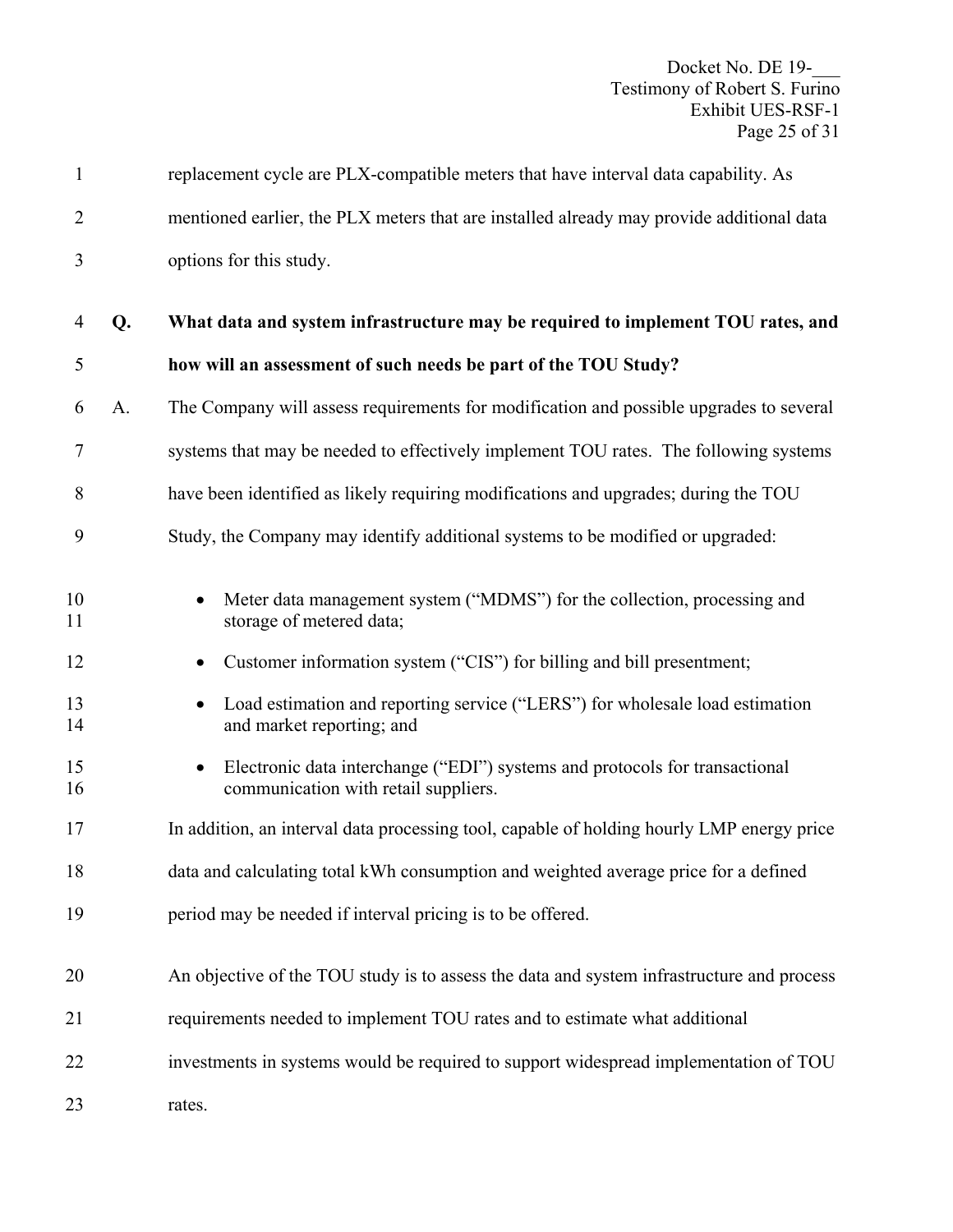Docket No. DE 19-\_\_\_ Testimony of Robert S. Furino Exhibit UES-RSF-1 Page 26 of 31

| $\mathbf{1}$   | Q. | Please expand on how the TOU Study will help UES understand incremental system             |
|----------------|----|--------------------------------------------------------------------------------------------|
| $\overline{2}$ |    | infrastructure requirements in the provision of a TOU rate.                                |
| 3              | A. | I will provide brief discussion of how each of these systems and related processes may     |
| $\overline{4}$ |    | need to be modified to support TOU rates.                                                  |
| 5              |    | For the MDMS, a key question that will be addressed in the study is how much additional    |
| 6              |    | data will need to be collected, stored, and analyzed for billing. The MDMS is structured   |
| $\tau$         |    | to receive monthly, daily and hourly reads and process those reads. These reads typically  |
| 8              |    | come from a single data register. Introducing TOU block reads involves multiple            |
| 9              |    | registers, which would add complexity. Programming of AMI meters and validation of         |
| 10             |    | results is an important exercise, both in terms of obtaining data for the purpose of       |
| 11             |    | analysis and also to test processes and practices that would need to operate smoothly if   |
| 12             |    | TOU rates were to be deployed. As mentioned above, in the event that interval pricing is   |
| 13             |    | recommended, a subsystem would be needed to calculate kWh usage and average price          |
| 14             |    | for the billing period so they could be imported into the CIS for billing.                 |
| 15             |    | The CIS system may need to be modified to accommodate multiple block periods of            |
| 16             |    | usage and rate data and to calculate charges in each block. Modifications would also be    |
| 17             |    | needed in order to present necessary information on a customer's bill, ideally in a manner |
| 18             |    | that is clear and understandable for customers.                                            |
| 19             |    | The Company currently uses a LERS system for wholesale load reporting, which utilizes      |
| 20             |    | standard rate class load profiles for non-interval customers. Investment would likely be   |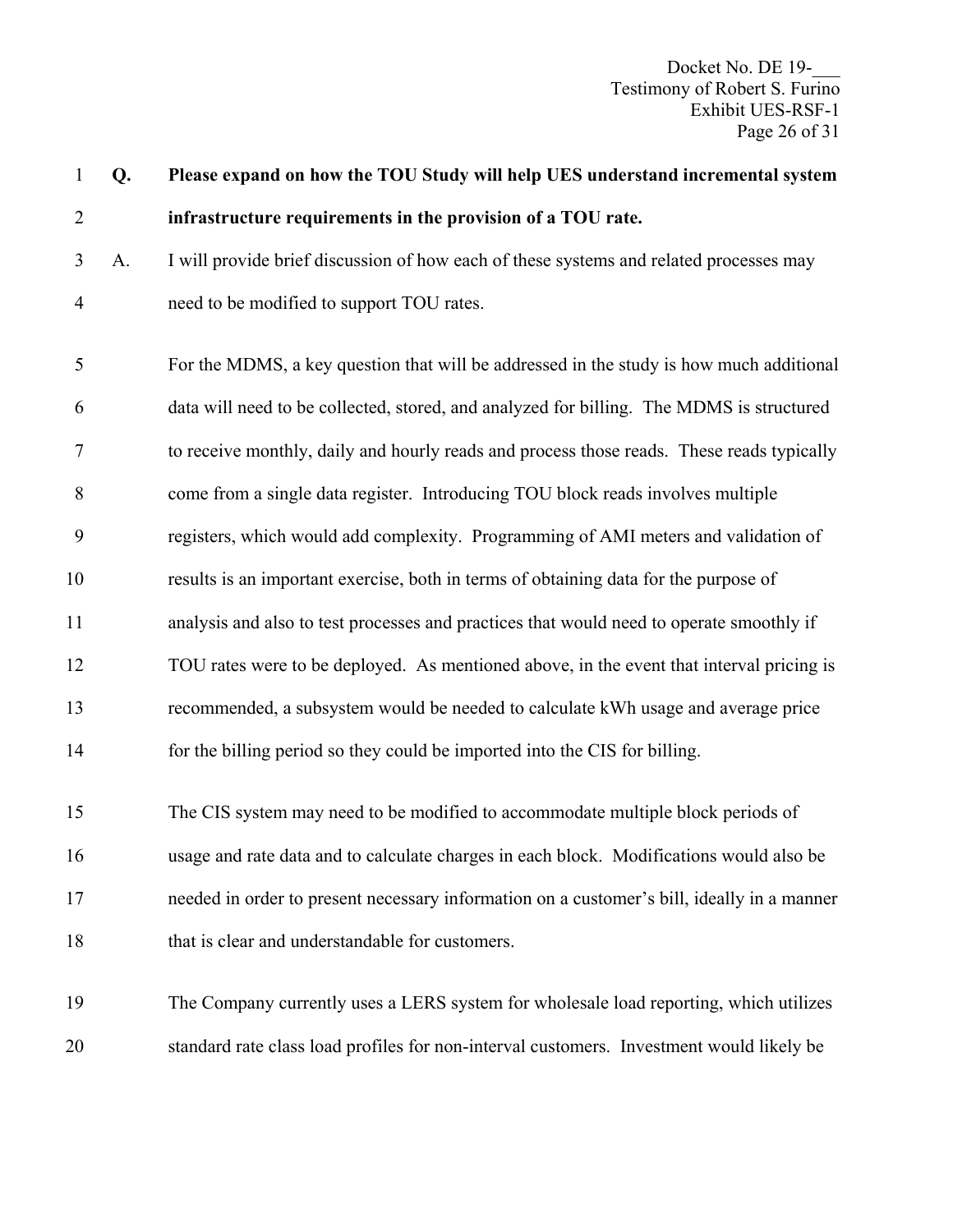1 required if wholesale load reporting for market settlement purposes is to reflect TOU 2 data.

3 Finally, EDI systems are used to provide secure data transfer to and from retail suppliers 4 to facilitate customer acquisition, billing and remittance advice. Additional protocols 5 would be needed for retail suppliers to communicate rates for multiple TOU block 6 periods, and for the Company to communicate customer usage for multiple periods. This 7 effort would likely involve additional investment, modifications to data transfer protocols 8 that are coordinated on a regional basis, and vendor education and coordination.

#### 9 **Q. Will the TOU Study include a data sharing component?**

10 A. Yes. UES intends to identify relevant data to be utilized for the Table Top Quantitative 11 Analysis, and to share that data with stakeholders, as appropriate. As part of this process, 12 UES anticipates working with stakeholders to test and improve as appropriate the data 13 sharing protocols currently being discussed with the OCA and Staff in compliance with 14 the settlement in UES' last rate case, DE 16-384.

15 **V. FINAL REPORT** 

#### 16 **Q. Please describe the goals and scope of the Final Report.**

17 A. The Final Report will include assessment of results of the Table Top Quantitative

18 Analysis as well as the Assessment of Key Topics and Questions. It will also include

- 19 recommendations regarding TOU rates in a future rollout, including model tariffs and
- 20 opt-in/opt-out policy, as applicable. The Final Report will also address infrastructure and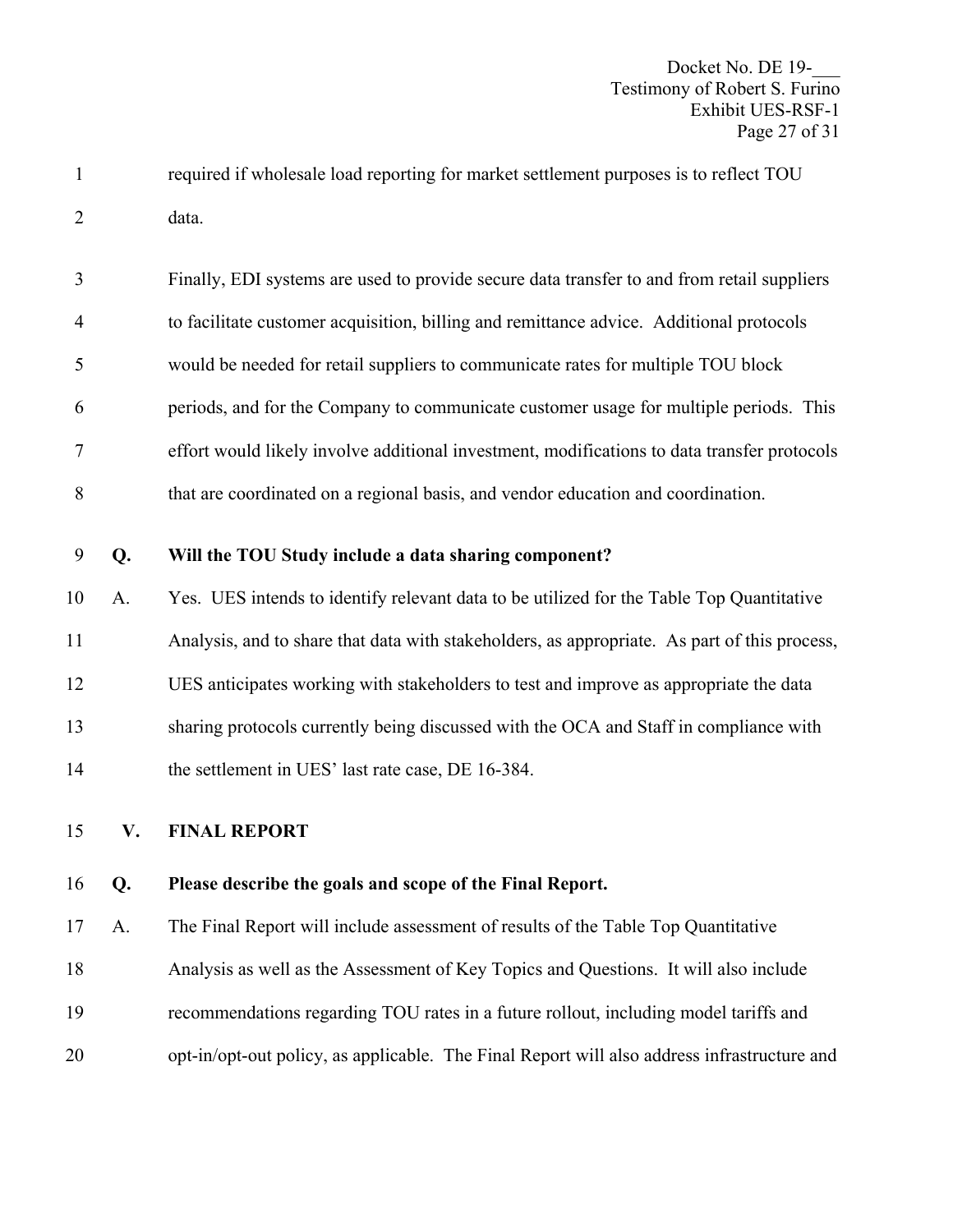| $\mathbf{1}$   |     | system requirements, and related costs. Under the proposed schedule, UES would issue       |
|----------------|-----|--------------------------------------------------------------------------------------------|
| $\overline{2}$ |     | the report in late April of 2020.                                                          |
| 3              | VI. | <b>COST AND COST RECOVERY</b>                                                              |
| $\overline{4}$ | Q.  | Did the Commission provide guidance regarding the Company's approach to cost               |
| 5              |     | recovery in Order 26,029?                                                                  |
| 6              | A.  | Yes. In Order 26,029 at 51, the Commission approved the following provision regarding      |
| 7              |     | cost recovery, that: "(j) Utilities to be permitted to recover prudently-incurred costs of |
| 8              |     | required metering upgrades, study expenses, and pilot program implementation."31           |
| 9              | Q.  | What is the estimated cost for the TOU Study?                                              |
| 10             | A.  | The total estimated budget for external consulting costs associated with the proposed      |
| 11             |     | TOU Study is up to $$500,000.32$                                                           |
| 12             | Q.  | What is the Company's proposed cost recovery approach?                                     |
| 13             | A.  | The Company proposes to recover the cost of external consulting services for the TOU       |
| 14             |     | Study through its external delivery charge, which is charged to all customers reconciled   |
| 15             |     | on an annual basis. The Company projects that a typical residential customer who           |
| 16             |     | consumes 650 kWh per month would pay an extra \$0.27 monthly, or \$3.28 annually, to       |
| 17             |     | fund the TOU Study. Total actual cost would be reconciled within the EDC mechanism.        |
| 18             |     | As explained earlier, the Final Report will include estimates of additional expenses that  |
| 19             |     | would be needed if a recommendation is made to implement TOU rates.                        |

 $\overline{a}$  $31$  DE 16-576, Order 26,029, p. 51.

 $32$  This does not include the costs of any future market validation plan and formal communication plan that would be separately provided for the Commission to approve.